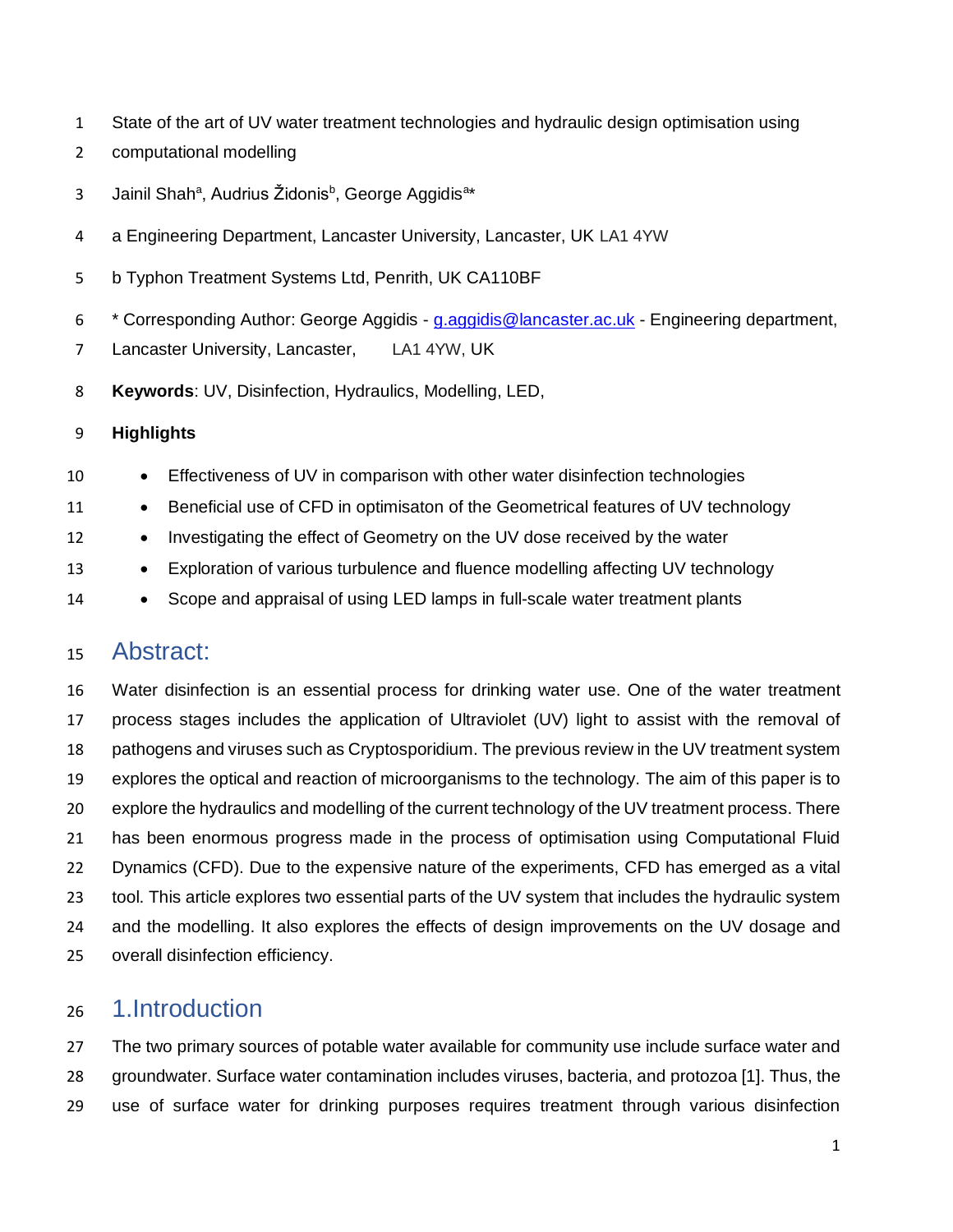processes that involve the use of free Chlorine, Chloramine, Chlorine dioxide, Ozone and Ultraviolet Light (UV). Each of these processes is chemical processes except for the use of UV. Currently, water companies use primarily chlorinate ion for the treatment of water. However, chlorination and UV treatment have an inverse relationship in treating different types of pathogens [2]. Pathogens such as Cryptosporidium and Giardia lamblia cysts display a higher level of sensitivity to UV and are quite insensitive to the chlorination process [3]. Ozone treatment is another process that is more effective than chlorination in treating such pathogens. However, it has disadvantages, including the creation of chemicals on-site and by-products from the treatment process[1,4,5].

| <b>Types</b>    | οf | Free chlorine | Chloramine | Chlorine  | Ozone     | UV        |
|-----------------|----|---------------|------------|-----------|-----------|-----------|
| pollutants      |    |               |            | dioxide   |           |           |
| <b>Bacteria</b> |    | Excellent     | Good       | Excellent | Excellent | Good      |
| Viruses         |    | Excellent     | Fair       | Excellent | Excellent | Fair      |
| Protozoa        |    | Fair to poor  | poor       | Good      | Good      | Excellent |

*Table 1: Effectiveness of disinfection processes against pathogens*

 Table 1 indicates that different pollutants possess a varying sensitivity in relation to the disinfection process [1]. Therefore, a process that includes a combination of the required properties will produce the best results for the overall water disinfection effectiveness. Using multiple disinfectants will also lead to the lower usage of chlorine, thus producing a reduced amount of chlorine by-products in the water. Figure 1 below indicates that in order to accomplish a 4-log inactivation of different pathogens, there is a varying level of dosage required in terms of 47 UV and Chlorine. The product of intensity and irradiance time defines the UV dosage value. Combining the product of intensity and irradiance time it reduces the amount of dosage required from chlorination and UV. Increasing the UV dosage does not produce any adverse effects because there are no by-products created, although producing a higher UV dosage is expensive [2]. In addition, the combination of UV and Chlorine requires a substantially reduced amount of chlorination, which in turn produces an even smaller quantity of by-product compounds like Trihalomethanes (TTHMs). Figure 1clearly indicates the regulatory limits for the presence of these compounds in potable water. The use of UV offers several other advantages compared to the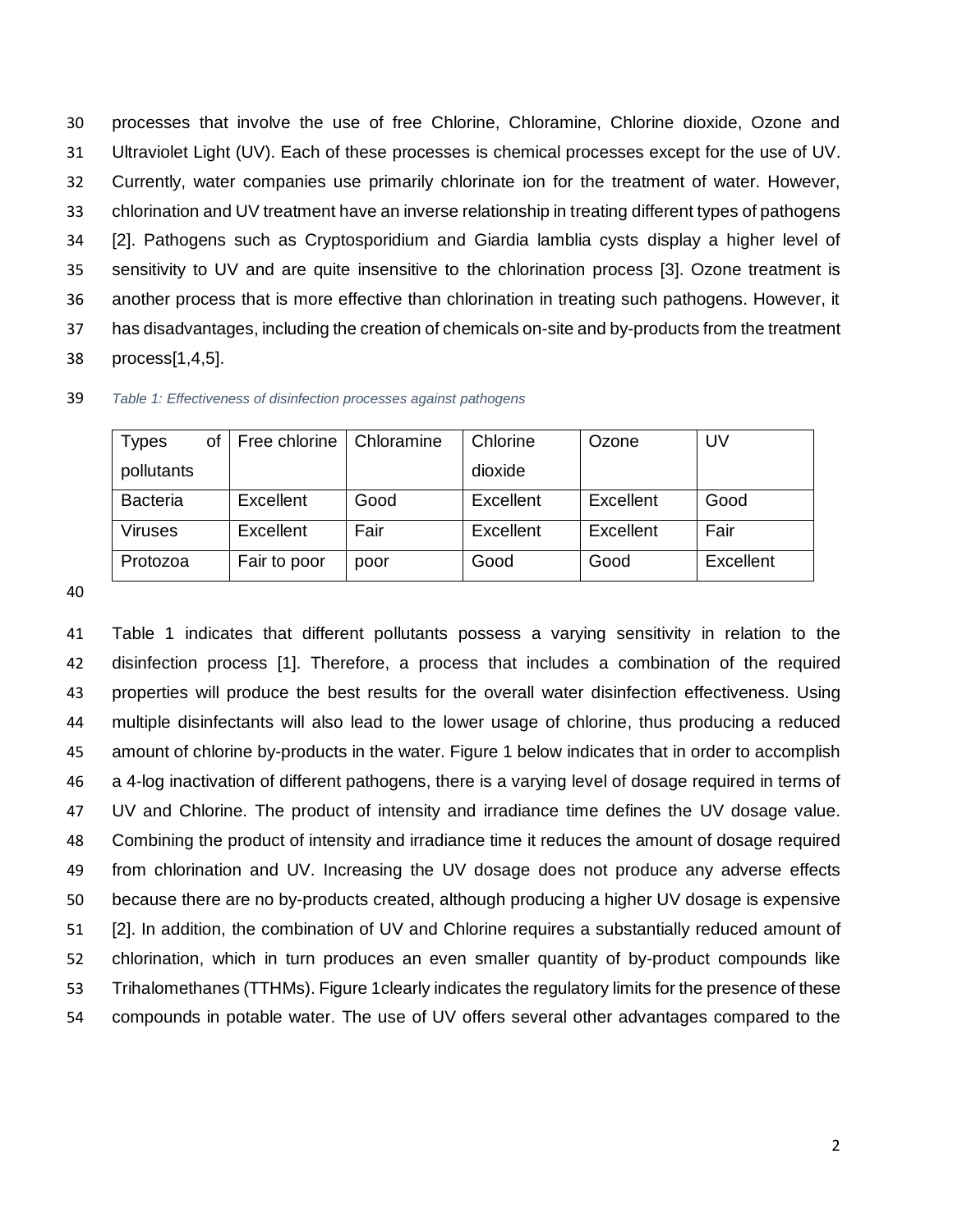chemical processes, including the facts that it can be used instantaneously without having the requirement to handle chemicals [2,4].



*Figure 1: Chlorine dose vs UV dose vs TTHM for 4 log reduction of pathogens* [2]

## 1.1 Current UV treatment systems

 The current UV treatment process predominantly uses low or medium pressure mercury lamps to produce UV light [6]. The medium pressure mercury lamps produce polychromatic light, i.e. light in the range of 200-400 nm, while the low-pressure mercury lamps produce monochromatic light and emit at 253.7nm. UV light-emitting at 260-265nm disturbs the DNA of most pathogens. Thus, low-pressure lamps are more efficient compared to medium pressure mercury lamps [7]. The effect of UV dosages is a measure of the effectiveness of UV treatment. The product of intensity and irradiance time defines the UV dosage value [2]. The ideal system requires a uniform dosage distribution inside the water reactor.

 The classification of UV disinfection reactors includes three types of reactor, external, distributive and immersive type. The external type UV reactor has the UV lamps placed outside of the water flow and light transmitted through the Quartz pipe. The distributive type of reactor UV has rays transmitted to the water body using a medium like a glass rod or optical fibre. The most common and widely used in the industry is the immersive type of reactor. This type of reactor has lamps placed inside the reactor and the flow of water around the lamps. The lamps placed perpendicular or parallel to the water flow, depending on the arrangement type. Similarly, based on the UV lamps' location, the classification includes two different types the contact and the non-contact type. Currently, the most used contact type of reactors has mercury UV lamps inside the water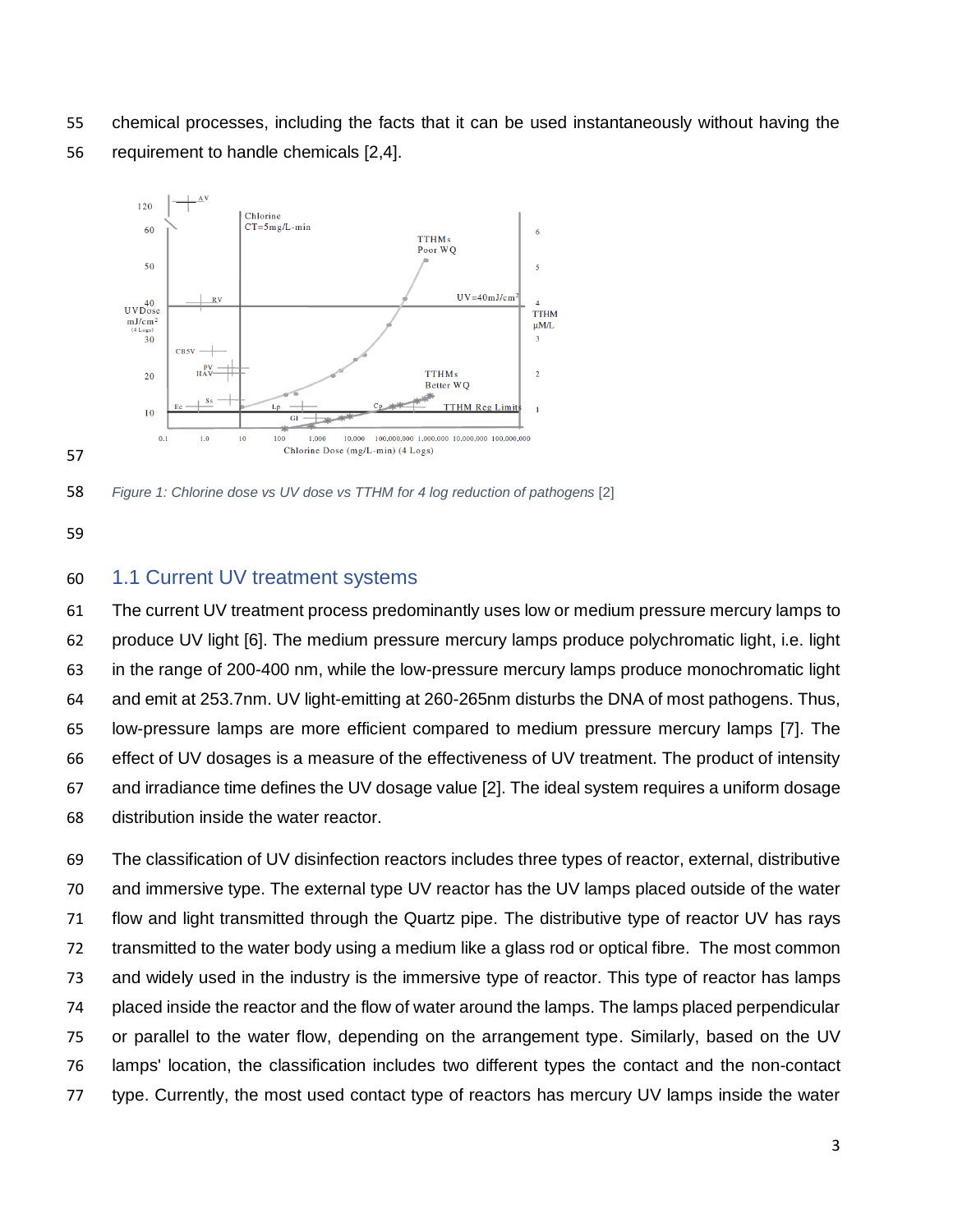reactor. This is like the immersive type of water reactor [8]. Table 2 is used to summarise the type of UV source used for the UV disinfection technology.

 The validation of the UV treatment system is done using Bioassay protocol. In this test, MS2 is 81 introduced in the upstream of the flow and passed through UV reactor chamber. The sample is then collected downstream of the flow. The difference in the quality of the water is analysed in 83 terms of log reduction. It requires 4 log inactivation (99.99%) of pathogens and virus for drinking water application. Two different ways of measuring UV dosage is by calculating the average dosage and Reduction Equivalent Dose (RED). The average dosage could give false information since some pathogen might be receiving a very high dosage while some pathogens are receiving low dosage. This can be overcome by calculating RED values, which calculate the minimum dose received by the pathogen. Research has been done in alternative validation methods such as using monitored tunable biodosimetry (MTB) and using photochromic materials. However, the current commercial UV treatment system is validated using biodosimetry [2, 9-11].

*Table 2: Type of UV sources*

| Type of UV source            | References    |
|------------------------------|---------------|
| Mercury - low pressure lamps | $[8 - 31]$    |
| Mercury - medium pressure    | $[32 - 37]$   |
| lamps                        |               |
| LED lamps                    | $[6,7,38-59]$ |
| Source not mentioned         | $[2,60 - 72]$ |

# 2. Modelling of UV treatment System

 The UV modelling includes two sections: 1) modelling of the flow inside the reactor and 2) Modelling of the UV fluence rate inside the reactor. The two different methodologies usually adopted for modelling include SURF (Simultaneous UV fluence rate and Fluid dynamics) and TURF (Three-step UV fluence rate and Fluid dynamics). The SURF method incorporates 97 simultaneous UV fluence rate and Fluid dynamics. This method defines the UV fluence rate using a user-defined function in the CFD software. In comparison, the TURF method includes a three- step UV fluence rate and Fluid dynamics. This method carries out separate calculations for the UV fluence rate and the flow calculation [62,73]. In addition, another method used, carries out the simultaneous calculation of the UV fluence rate along with the flow calculations using UDF (user- defined function). However, post-processing is carried out separately using a specific written code [17].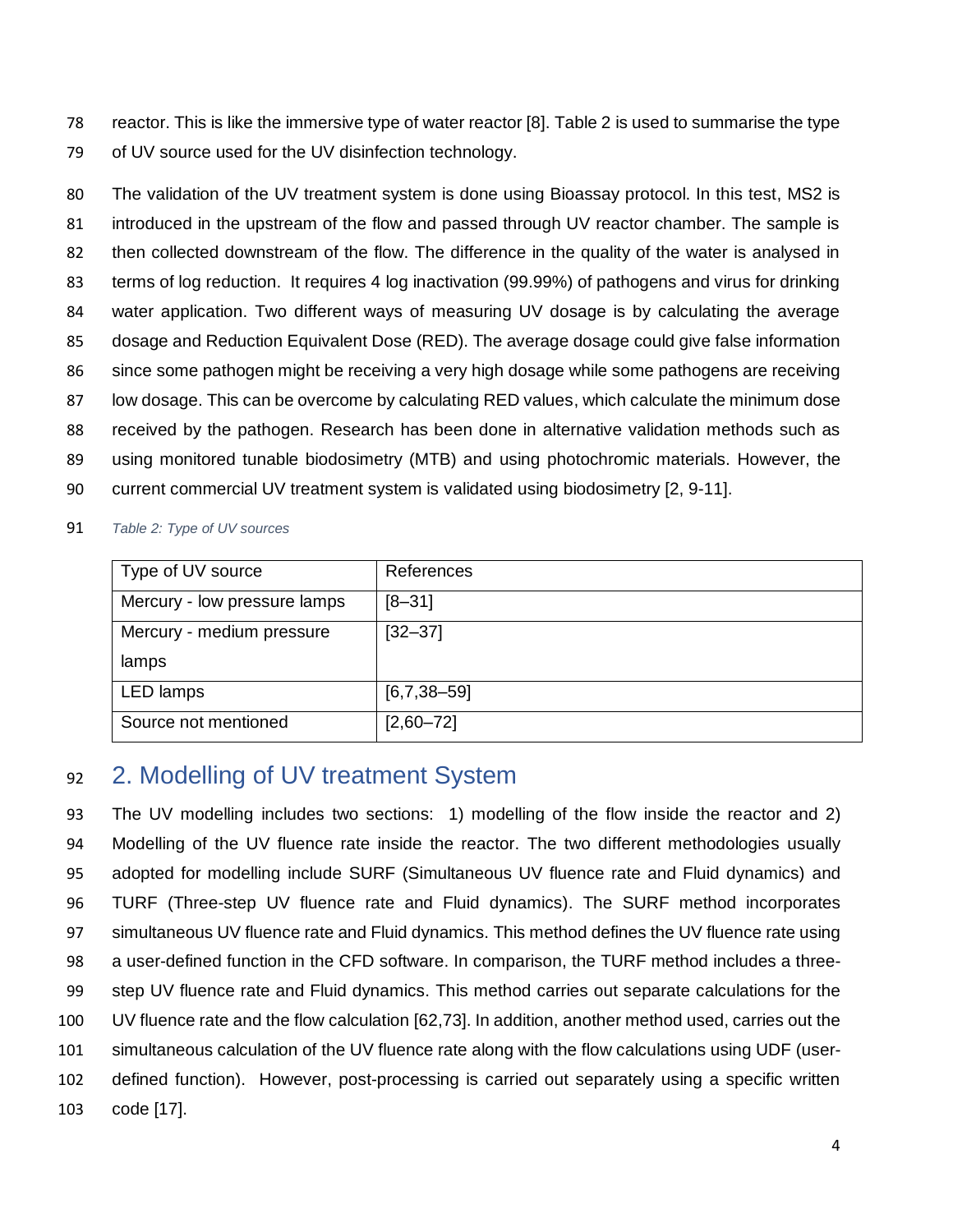## 2.1Modelling of flow (CFD)

2.1.1Mesh

 Mesh independency tests are carried out for the simulations. The mesh size can vary due to several factors, including different sizes and other characteristics of the reactor. For some models, 0.5 million cells are adequate, while others require more than 2 million cells [17,62,69,73]. However, in these models, increasing the number of cells, the deviation of the result is less than 2%. Thus, the mesh considered acceptable for the result.

The mesh independency test carried out uses the residence time distribution of the particle paths.

 Thus, convergence achieved at 5000 particles. Increasing the particles number does not alter the residence time [22,31,74].

 Across the flow, micro particles released at the inlet assist with understanding the flow pattern of microorganisms in the water. The number of microbial particles released varies for different reactors and simulations. In addition, the microbial particles size also varies. Particles assist the calculation of the microbes' flow trajectories inside the reactor. The particles size is as small as  $10<sup>-6</sup>$  m in diameter. It is important to understand that the diameter should not affect the result of the simulation [2,10,15,17,18,21,22,31,36,37,62,66,69,71,73,74].

## 2.1.2 Model settings

 Model settings are dependent on the reactor type being a closed conduit or an open channel reactor. Open channel reactors are more demanding to model as they incorporate both air and water. The flow temperature considered as constant [20].

## 2.1.3 Boundary settings

 The flow velocity and reactor conditions form the basis for the inlet and outlet conditions. Usually, the inlet is applied using flow velocity perpendicular to the inlet surface. The specified inlet turbulence intensity is 2% to 3%. The turbulent intensity at the inlet has little effect on the simulation. The outlet conditions taken as outlet pressure, set to 0-bar gauge pressure. The walls are set as no-slip boundary conditions [17,69].

## 2.1.4 Turbulence model

 Different turbulence models such as standard k-ɛ, realisable k-ɛ, k-ω, Reynold stress model and 132 two fluid model compared for closed conduit water flow. It is worth noticing that the k-ε model can better predict the wake-free model than the k-ω model. Thus, it predicts the upstream flow pattern more accurately using k-ɛ rather than a k-ω model. However, the much more precise wake region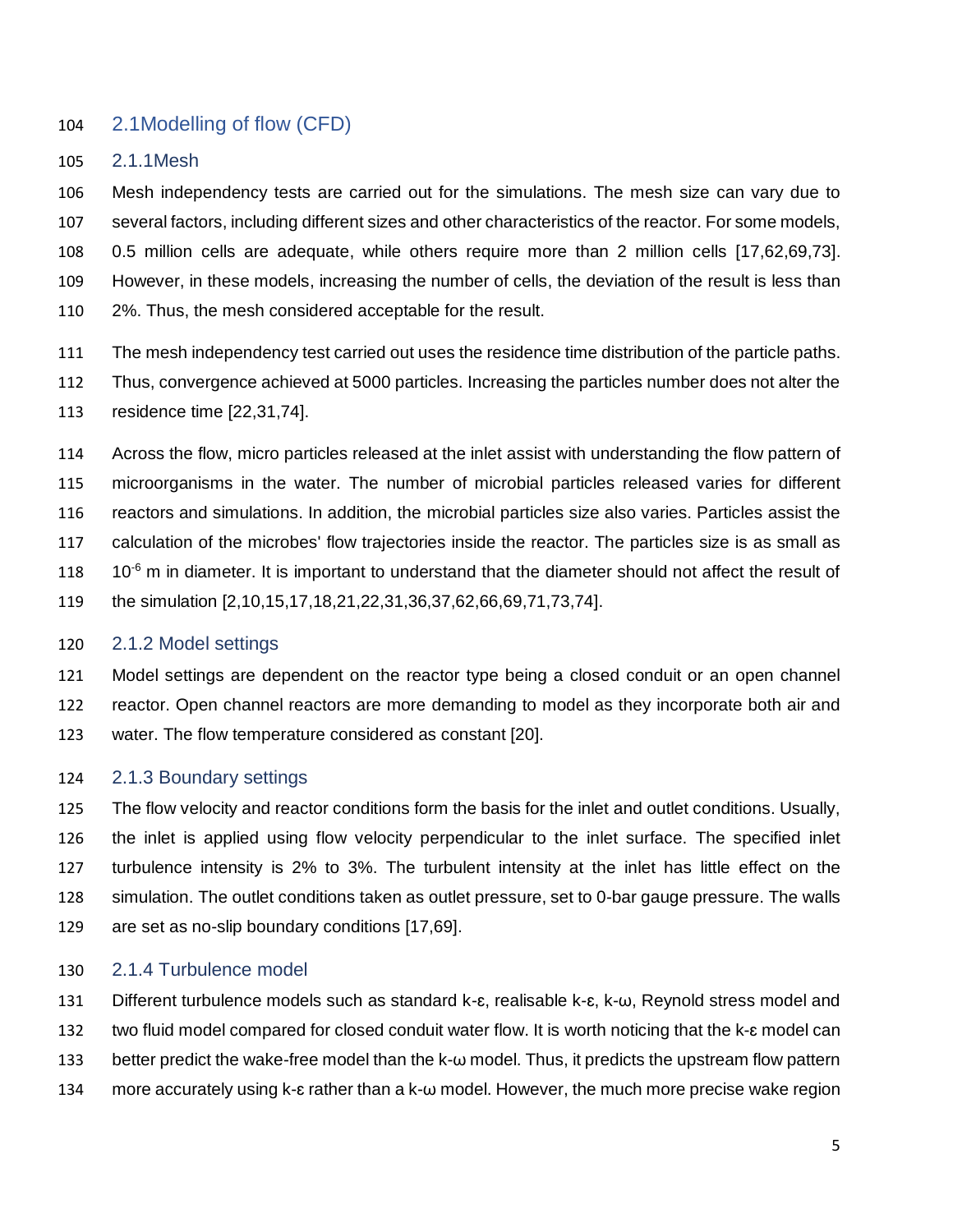prediction uses the k-ω model. Additionally, it is also worth noting that the RSTM predicted model performs better than the k-ɛ model both inside and outside the wake region. However, it is not able to predict the wake region as accurately as the k-ω model. The judgement for this comparison uses the experimental data from a PIV experiment. Because of the different flow pattern, there is a turbulence model effect on the UV dose distribution. The difference highlighted in terms of the dominant peak and secondary peak of the dose distribution. There is both dominant and secondary peak in std k-ɛ, realisable k-ɛ, k-ω, RNG and TFM. In the RTSM model, there is no secondary peak, because of better flow near the wall region. k-ω has neither a dominant nor a secondary peak and observes a wider spread of the UV dose distribution. The Reynold stress model provides similar results for velocity and dosages but more significant variation in the turbulent kinetic energy [75]. Additionally, comparison carried out for the k-ɛ model, RNG k-ɛ model and Reynold stress model. The k-ɛ model considered adequate, as there is a slight 147 difference in the value of velocity and dosages. The k- $\epsilon$  model is 3-4 times cheaper compared to the Reynold stress model [25]. However, k-ɛ model fails to accurately predict the disinfection model for certain geometry such as introduction of baffle upstream of the flow. Higher turbulence model such as LES are required to correctly calculate the wakes created because of the obstruction in the flow [60]. There is an effect on the mass transfer rate because of the flow in certain UV processes like Advanced Oxidation Process (AOP). However, those effects are not studied for the UV treatment of drinking water application [61].

## 2.2 UV modelling (UV Fluence)

 The UV modelling helps to determine the fluence rate inside the reactor. The UV modelling carried out either through user-defined function in CFD or through separate modelling using software like MATLAB. There are different type of models used for modelling the fluence distribution inside the reactor. Most commonly used models are MPSS and MSSS models.

- MPSS (Multi point source summation model) model
- The MPSS model used to simulate the fluence rate field inside the reactor. The MPSS model considers each lamp as a collection of light-emitting point sources of equal power. Considers the light emitted is in an axial direction. Each point receives a fluence rate equalling to the total fluence rate received from each point source. The calculated light beam laws use Snell's law and Fresnel's law. The calculation for the absorption law uses the Beer-Lambert's law [62,73].
- MSSS (Multi segment source summation model)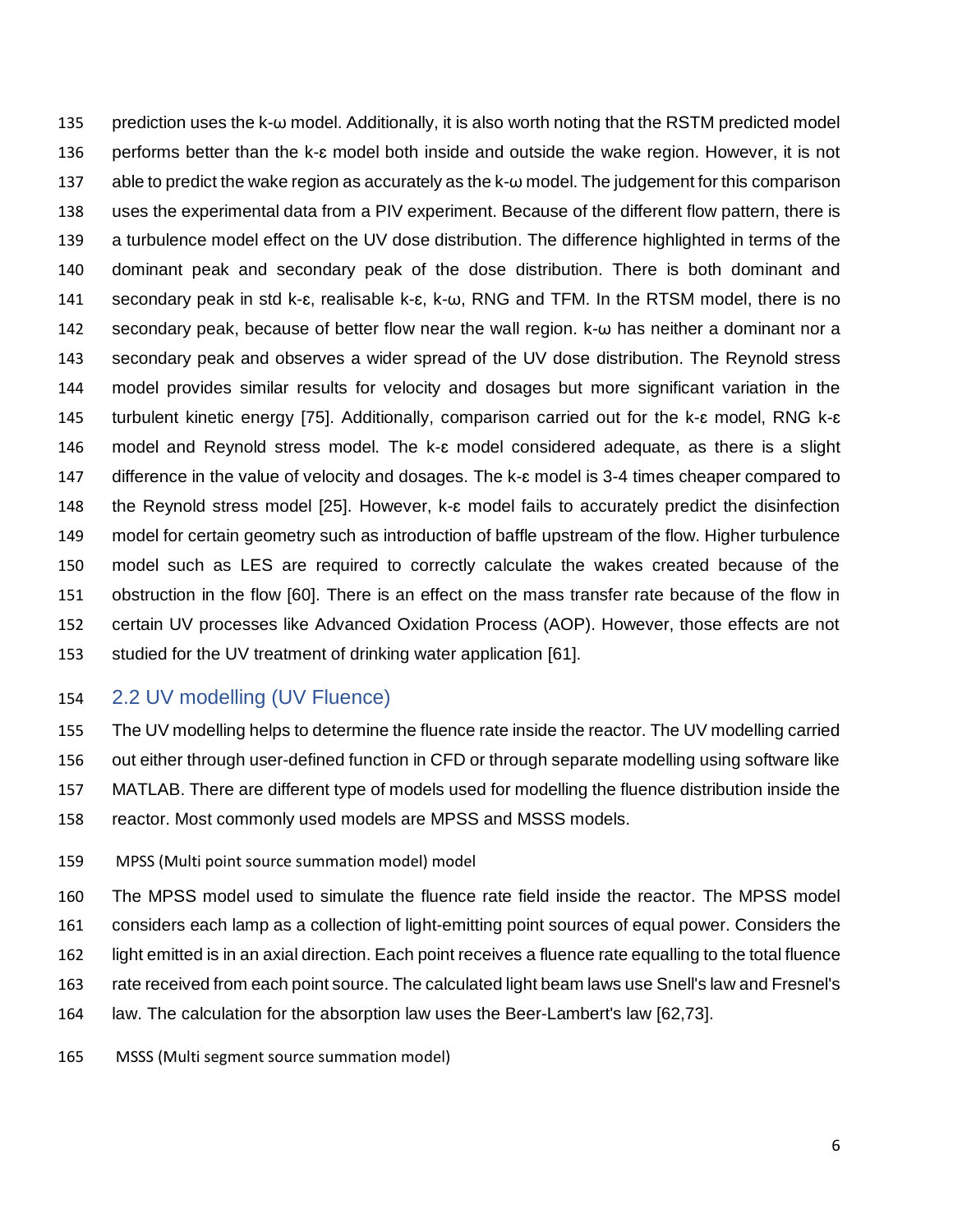The MSSS model is like the MPSS model in terms of refraction reflection and adsorption; however, it considers the lamp as a cylindrical source. The light intensity decreases with the cosine angle between the unit normal vector and the directional vector. The MSSS model is computationally expensive compared to other models [62,73]. Table 3 summarises the type of modelling software used to calculate the dosage data for the UV treatment system and the fluid data such as the turbulence model used.

| Fluid flow      | Turbulence         | <b>UV Fluence</b> | References                   |
|-----------------|--------------------|-------------------|------------------------------|
| modelling       | model              | modelling         |                              |
| software        |                    |                   |                              |
| Ansys Fluent    | $k - \varepsilon$  | Calc3D            | [34, 36]                     |
|                 |                    | Integrated        | [18, 19, 33, 64, 65, 69, 71] |
|                 |                    | model in fluent   |                              |
|                 |                    | User defined      | [8, 17, 22, 66]              |
|                 |                    | functions in      |                              |
|                 |                    | fluent            |                              |
|                 |                    | <b>MATLAB</b>     | [62, 73]                     |
| Ansys CFX       | $k$ - $\omega$ SST | Calc3D            | $[31]$                       |
| <b>COMSOL</b>   | $k - \epsilon$     | Not mentioned     | [60, 61, 74]                 |
|                 | Large eddy         |                   | [60]                         |
|                 | simulation         |                   |                              |
|                 | (LES)              |                   |                              |
|                 | Not given          |                   | [7, 41, 48]                  |
| <b>COMET</b>    | k-ε                |                   | [68]                         |
| <b>PHOENICS</b> |                    |                   | [27, 29, 75]                 |
| Finlab          |                    |                   | [5]                          |
| Not required    |                    | <b>MATLAB</b>     | $[10 - 12, 44, 54, 70]$      |
| Not mentioned   |                    | Not mentioned     | [30, 32, 76, 77]             |

# <sup>173</sup> 3. Hydraulic Systems

174 The current reactor geometry's main division includes two-sub sections, the open channel and 175 the closed channel, reactor [37]. The closed reactors' primary use is for drinking water 176 applications, while the open channel reactors are commonly used for wastewater applications.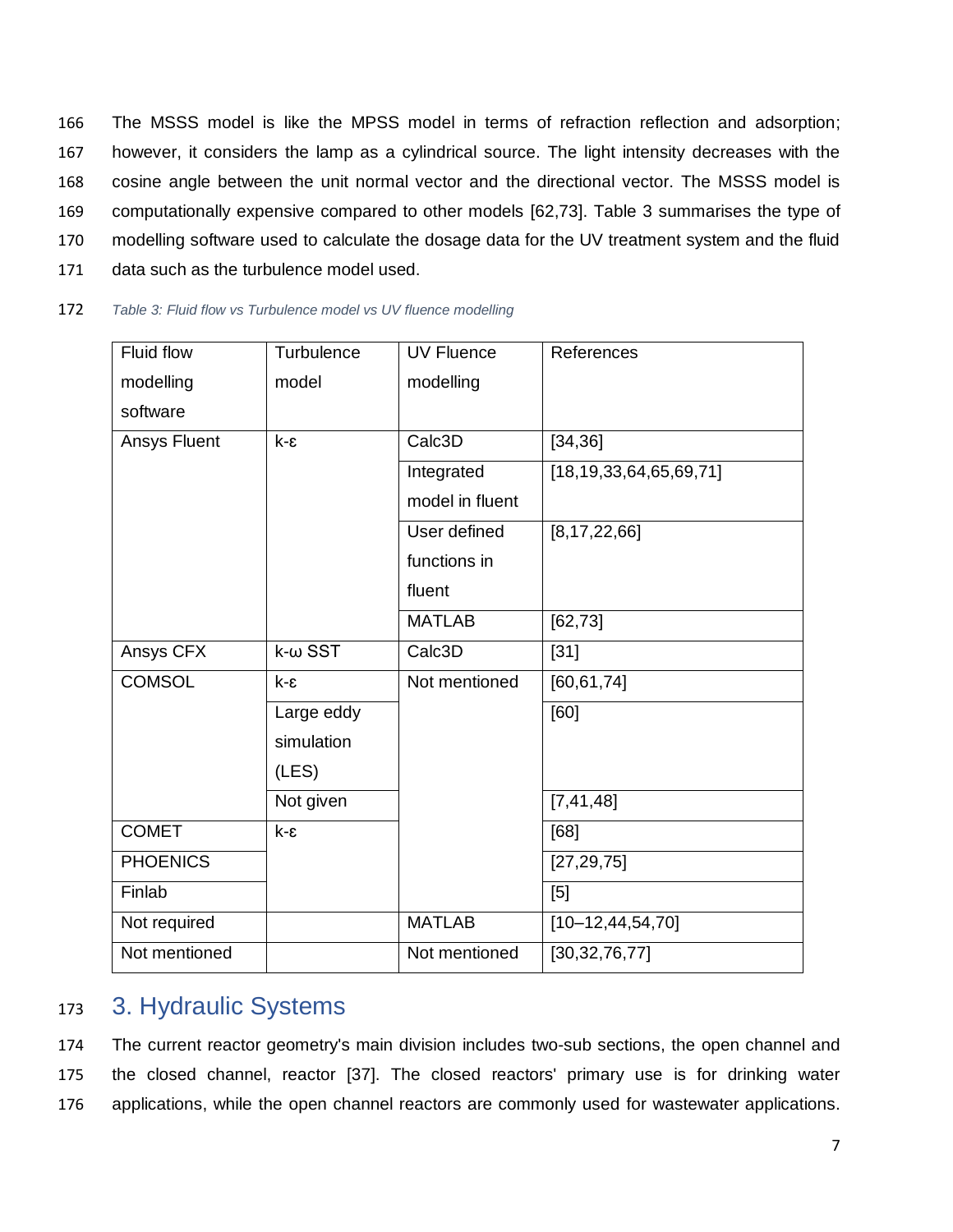However, there has been research carried out for open channel drinking water applications. The advantages of an open channel reactor to the closed reactor include the flow that can be highly turbulent, and therefore cheaper to install. Similarly, there has been research carried out for using a closed reactor for wastewater applications [17,37].

### 3.1 Effect of Geometry

 Under ideal conditions for the closed channel reactor, there is a complete mixing of the water flow inside the reactor, i.e. plug flow, which will lead to equal distribution of the UV dosage. This, however, is not possible in real flow conditions because the flow of particles inside the reactor is unique and thus will receive unique dosage. Hence, the calculation of the UV dosage is in terms of distribution rather than a fixed value [2]. There are various hydraulic features, which affect the dosage received by the water. One of the easiest changes made includes the inlet and outlet location. Offsetting the reactor inlet and outlet leads to better mixing of the water [25]. Based on inlet-outlet location, there are different types of reactors such as L type, reverse L type, linear type, and U type. The L type reactor has the inlet perpendicular to the axis of the reactor while outlet is parallel. Reverse L type has an inlet parallel and outlet perpendicular to the axis of the reactor. The linear type has both inlet and outlet parallel to the axis of the reactor. U type of reactor has inlet and outlet both perpendicular to the axis of the reactor. U type and L type are more turbulent compared to the other two because of the perpendicular inlet. L type of reactor performed better than the U type of reactor for set conditions in terms of fluence distribution. Geometrical changes brought different results in terms of distribution and treatment of water. Changes in the dimensions of the reactor introduce changes in the dosage received by the water. While in general, the increase in the length of the reactor and decreasing the cross-section area of the reactor improves the reactor performance for the U type reactor. Figure 2 shows different type of inlet outlet location as discussed above. [73].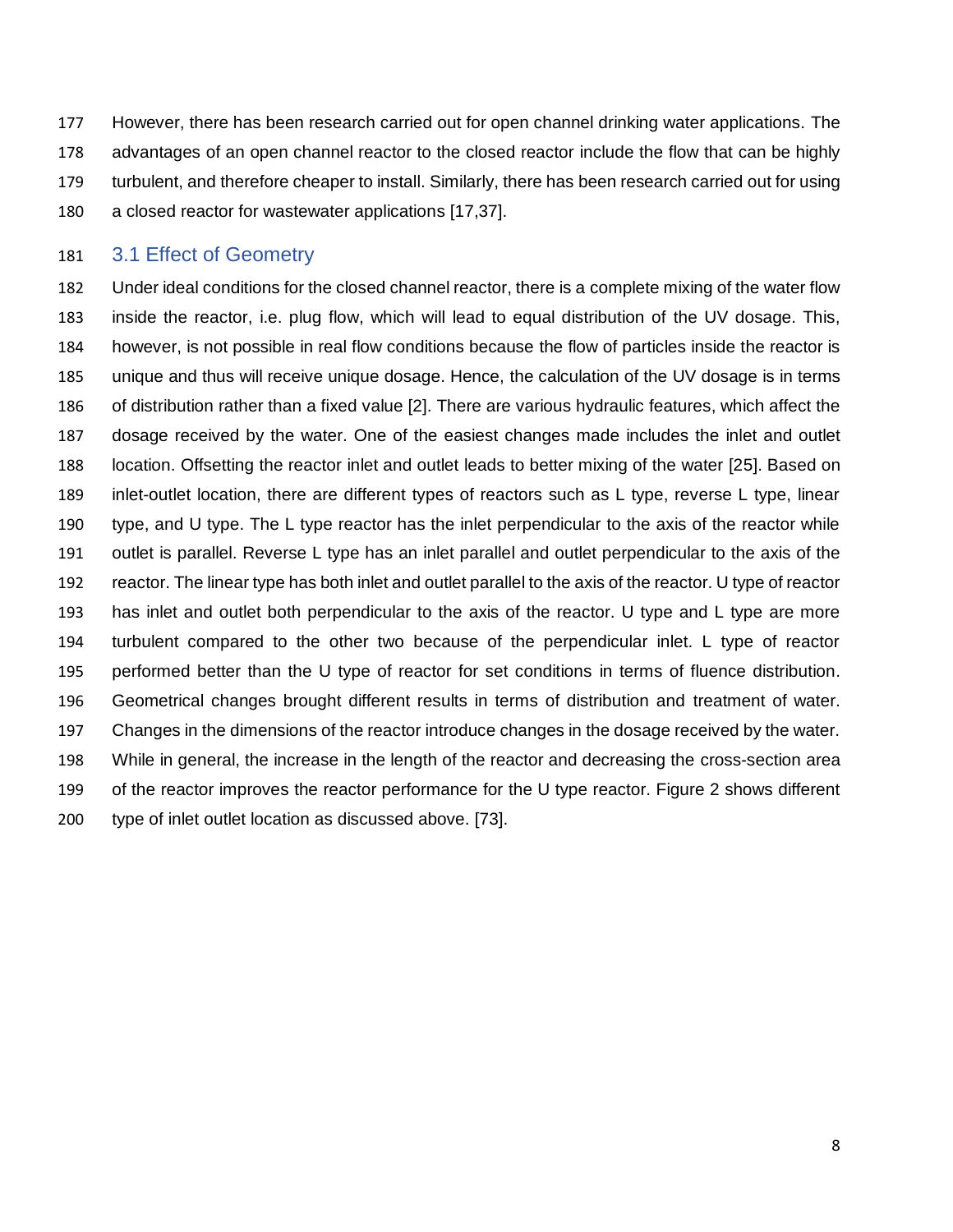

#### 

#### *Figure 2: Layout of single lamp UV photo reactor*

 Changes in the shape of the reactor can remove dead zones (areas that receive no dosage). Accomplished by flattening the reactor instead of the complete circular reactor. Such an improvement in the reactor can lead to reducing 37% of the lamp output for a similar dosage [74]. Similarly, changes in the upstream hydraulics can also affect the dosage. 90 degree bends perpendicular and parallel to the reactor axis upstream of the reactor inlet are less efficient compared to the pipe straight to the inlet reactor [29]. Roughness of the wall produces effects not only on the hydraulics of the system but also on the dosage and RED values of the reactor. There is a drop in the velocity with an increase in the roughness value of the pipe. Compared to the smooth pipe, a rough pipe increases the value of RED depending upon the Reynolds number of 212 the flow. At lower Reynolds numbers, there is a higher percentage difference between the smooth and the rough surface [33].

 The above methods rely on improving the system's geometry to achieve the required amount of dosage and in addition, achieved by using reactors in series. The theoretical evaluation of reactors in the series concludes that the dosage received by two identical reactors is twice the single reactor's dosage. Hence, for treating the microorganisms, which requires two times the RED value of a single reactor, can be treated using two reactors in series [72].

 Open channel reactors have different challenges to the closed channel reactors in terms of hydraulics of the system. As open channel reactors are mainly for wastewater applications, UVT of the water is less than 70%. UVT has an exponential relationship with UV sensitivity; hence, the treatment of highly insensitive microbes does not improve with an increase in UVT. Thus, it is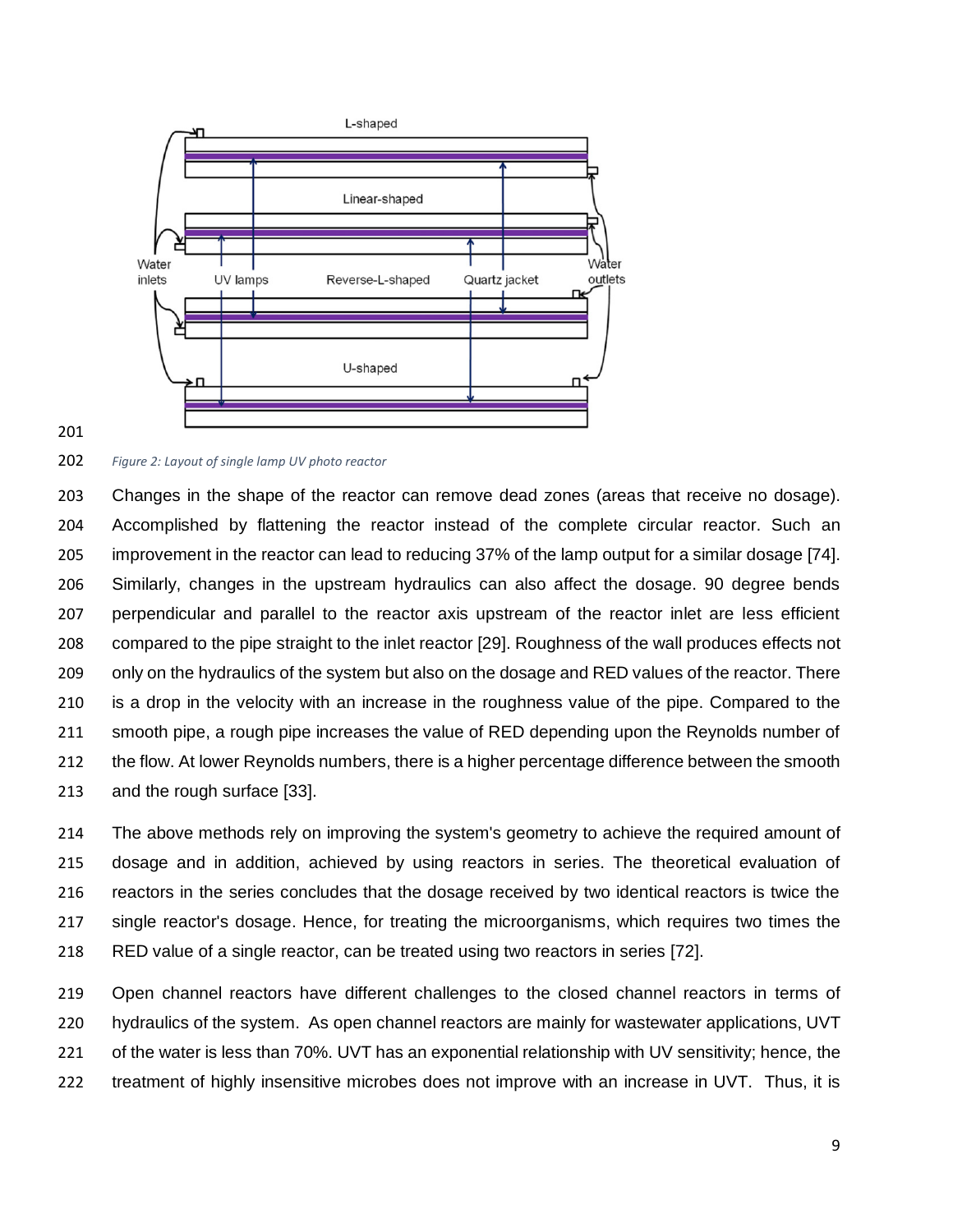better to decrease the distance between the lamps to treat the microbes with higher sensitivity than to increase the UVT. Like the closed channel reactor, roughness also affects the open channel reactor. However, these effects are negligible for higher Reynolds numbers. Analysing the open channel reactor requires a large amount of computational power. However, these simulations are more cost-effective than experiments. De featuring the geometry can simplify the model. A simple geometry consisting of channel and lamp provided very close results to a full- scale geometry consisting of all reactors' features. The use of this can decrease the complexity and cost of the simulation [17,31,37,60].

### 3.2 Effect of lamps

 Closed channel reactors classified as parallel and perpendicular reactors, based on the arrangement of the lamps. A system with lamps perpendicular to the reactor axis is classified as perpendicular reactors while a system with lamps parallel to the axis of the reactor is classified as parallel reactor. The effects of different configuration are complex and dependent on several different other hydraulic factors. When compared to similar UV dosage and a similar number of lamps, parallel lamp configuration provided better log reduction compared to the perpendicular lamp configuration. These factors are highly sensitive, with small changes in location and configuration results in different dosage. For example, a similar number of lamps and parallel configuration, but with two different orientation types, leads to different log reduction results. Lamps placed under the inlet-outlet have better log reduction compared to the evenly distributed lamps inside the reactor [62,73]. The use of a genetic algorithm methodology can achieve arrangement optimisation. This algorithm finds the optimum location and arrangement of lamps inside the reactor for the highest minimum value of RED. The calculation for the optimum lamp 245 circle uses the following formula:  $\frac{D_c}{2} \pm 20$  units. Where D<sub>c</sub> is the diameter of the reactor. In addition, the asymmetric lamp arrangement shows better results than symmetric arrangement in terms of dosage received by the microorganism. Research shows that asymmetric arrangement improves RED value by 15%. The relationship between the lamp arrangement and RED is quite complex, hence the use of genetic algorithm methodology to find the optimum arrangement inside the reactor [34,36]. Turning off lamps one by one, can establish the importance of each lamp. Turning off the lamps without removing them from the reactor to maintain similar hydraulics and flow pattern inside the reactor. Using this technique, it is found that the lamps closer to the main flow are more effective than the lamps away from the main flow for the overall dosage received by the reactor [22].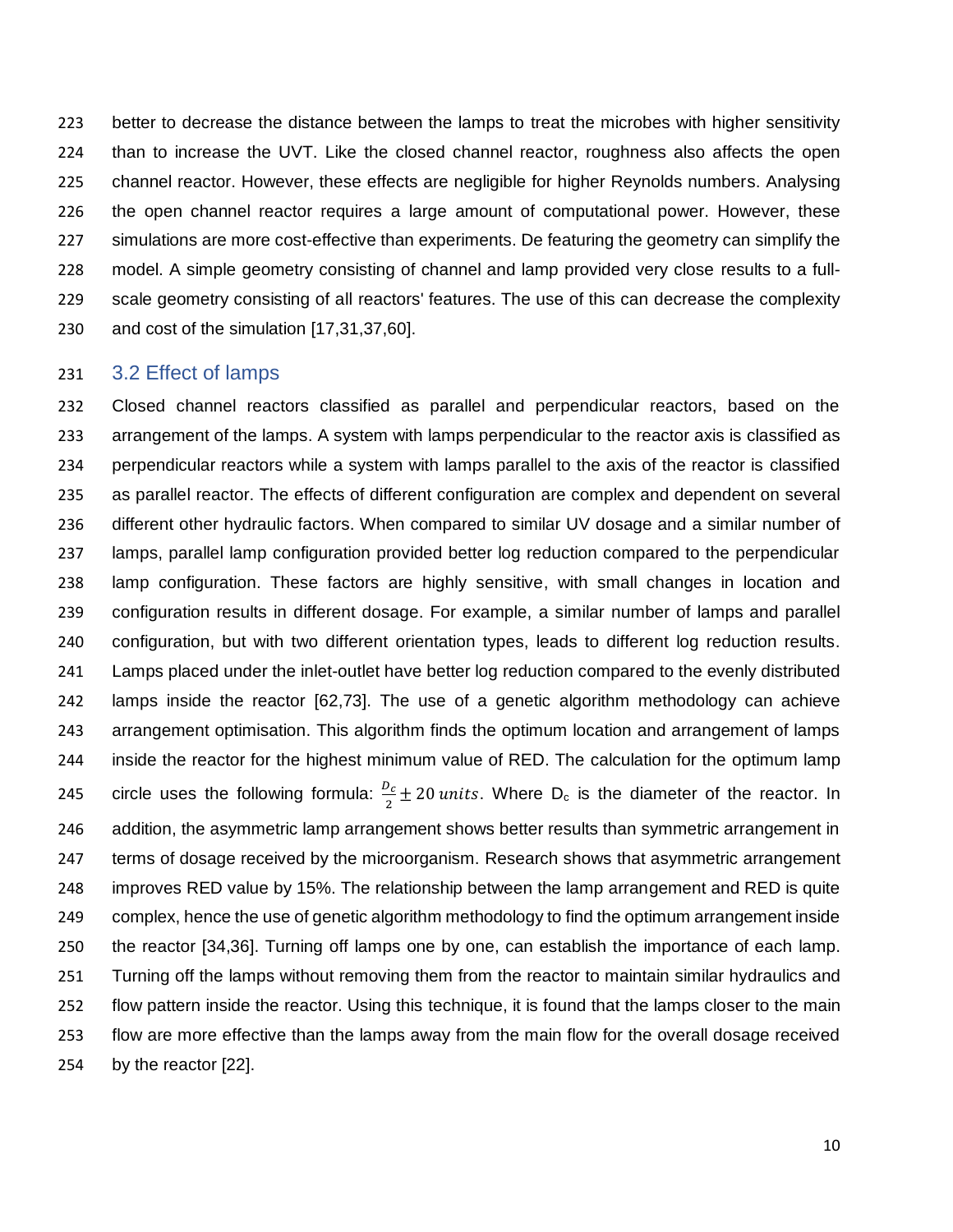A single lamp with equivalent power to six lamps performs better than six lamps. The reason for this is because of the higher power and the barrier effect. Increasing the flow rate due to the hydraulic pressure can minimise the barrier effect. There is the use of multi reactors in industrial scale for large cross-sections. Similarly, research indicates that the single lamp reactor's energy distribution is better than the double lamp reactor, while the volume emission rate is similar. However, two lamps have better irradiation near the walls compared to the single lamp [71,73].

 Using an online monitoring system can optimise the number of lamps and the configuration of the lamps. Monitoring three factors, including the lamp output, attenuation coefficient, UV transmission of the water and quartz sleeve-fouling coefficient. The data collected from this could help in improving the efficiency of the system in real-time by changing the power of the lamps. In addition, it determines the accidental breaking of lamps inside the water or cleaning required inside the reactor. The increase in the lamp power increases the dosage received by the microorganisms [8,13].

 Open reactors are again subdivided into two types based on the configuration of the lamps arrangement inside the open channel reactor: 1) horizontal configuration and 2) Vertical configuration. The horizontal configuration is advantageous over vertical configuration in terms of residence time for the microorganism. This is because the flow of water is along with the lamps [17]. However, the research presents contradictory results that the vertical lamp configuration performed better than the horizontal lamp configuration. In addition, staggered lamp positioning is better than parallel lamp positioning in terms of RED value received by the water. The differences in the value of the RED for vertical and horizontal configuration is more at lower Reynolds numbers [37].

#### 3.3 Effect of temperature

 There is no temperature effect on treating the water or on the hydraulics of the system if there is a continuous flow of water with small variation in the inlet temperature [22]. However, if there is a significant increase in the water temperature, then relative UV intensity increases from 0.53 at 4.7-degree Celsius until approximately 32 degree Celsius to 1.26 after that temperature decreases. This could have a significant impact if the temperature of the inlet water varies widely during different seasons. The use of other factors such as varying flow rate inside the reactor can offset the effect of the temperature [13]. However, it is worth noting that for three different inlet temperatures of 20, 30, and 90 degrees, there is a very small change in the value of RED. Thus, for the majority of the simulations, temperature effects are neglected [22].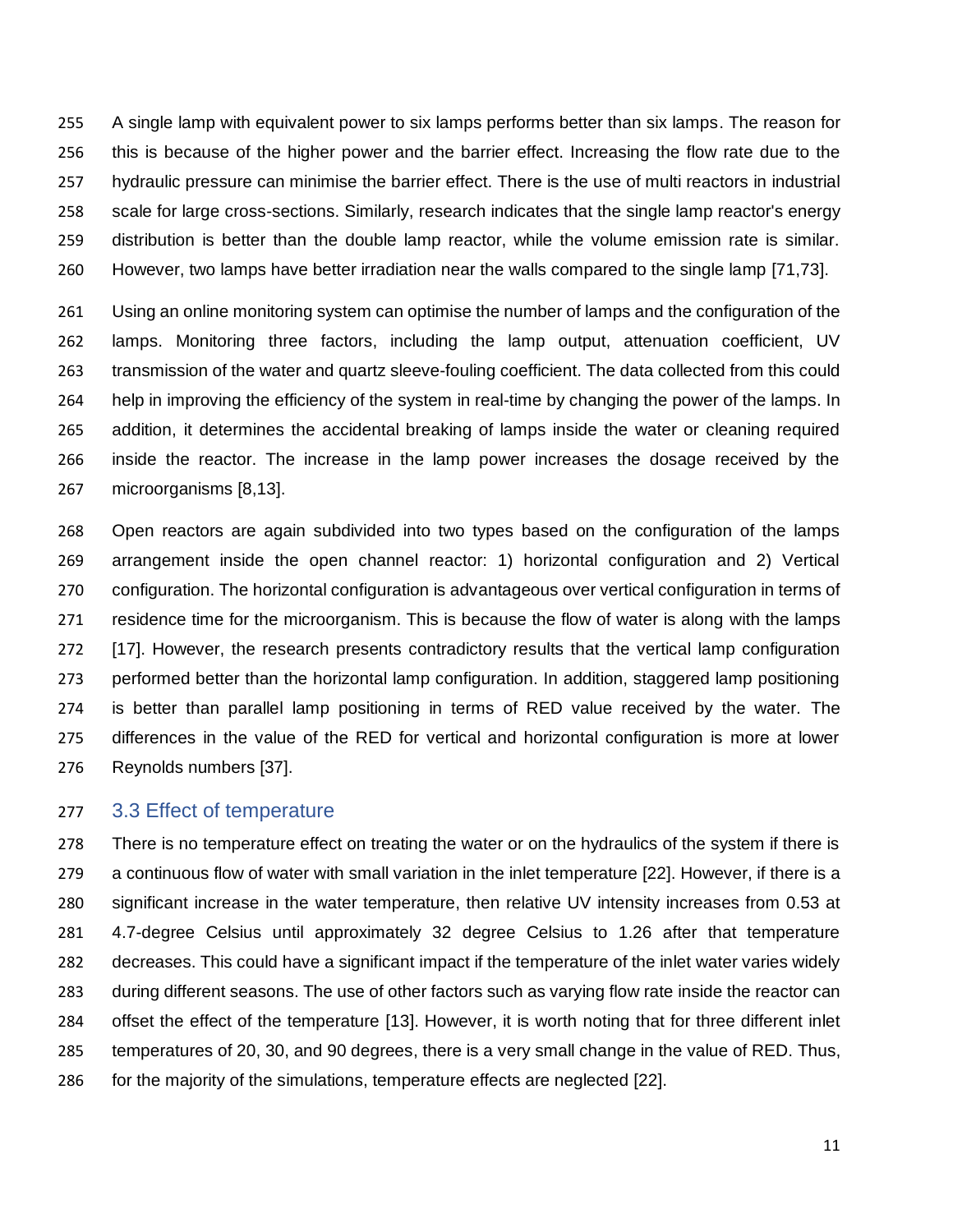### 3.4 Effect of UVT

 Drinking water applications have UVT higher than 70% while wastewater application usually has UVT less than 70%. Higher UVT of the water improves the dosage received by the microorganism because the fluence rate inside the reactor increases exponentially with an increase in UVT. Increase in UVT also leads to better energy distribution inside the reactor [8,71]. Flow rate must be lower for lower UVT to allow higher residence time for the particle while, at higher UVT values, the flow rate is higher [69].

### 3.5 Effect of flow rate

 The flow rate is an essential parameter while considering the hydraulics of the reactor. Ideally, if a reactor can treat all the water that flows in it, then the flow rate should be as high as possible to obtain maximum efficiency out of the system. However, due to the limitations of the reactors, it is not possible to attain this. Hence, it is very important to determine the ideal flow rate for each system. It is not possible to carry out experiments for every change in flow rate. Hence, CFD is a vital tool in determining the flow rate of the system. Current systems use different flow rates 301 ranging from as low as 1 m<sup>3</sup>/h up to as high as 552 m<sup>3</sup>/h. Low flow rates are generally used for laboratory-scale experiments where the models are scaled. Industrial-scale models use higher flow rates. Published research indicates the considerable amount of laboratory-scale model tests carried out. However, for the industrial-scale models, such information is scarce.

 Higher Reynolds numbers decrease the RED value, which is because there is less residence time for the particle. At low Reynolds numbers, flow approaches laminar flow; this leads to too little to no mixing of flow inside the reactor. At low Reynolds numbers, (usually corresponds to a low flow rate) the flow is laminar. At such a low flow rate, there is little mixing of the flow. This leads to an inefficient system, as the UV dosage is not uniformly distributed. At higher Reynolds numbers there is proper mixing because of the swirl caused inside the reactor. This leads to a better mixing of water [25]. CFD used to determine the ideal flow rate for each reactor. Each reactor because of its uniqueness provides a different ideal flow rate to the system [19, 72]. Water profile plays an important role, including the determination of the dosage inside the reactor. With changes in the internal reactor profile, there are changes in the water profile. This, in turn, affects the path of the microorganism. Due to such effect, the flow velocity is higher with lower turbulent velocity in the parallel reactor compared to the vertical reactor.

 The significant effect of hydraulics as well as the models used for the determination of the dosage it has become apparent that it is essential to understand both the assumptions and the limitations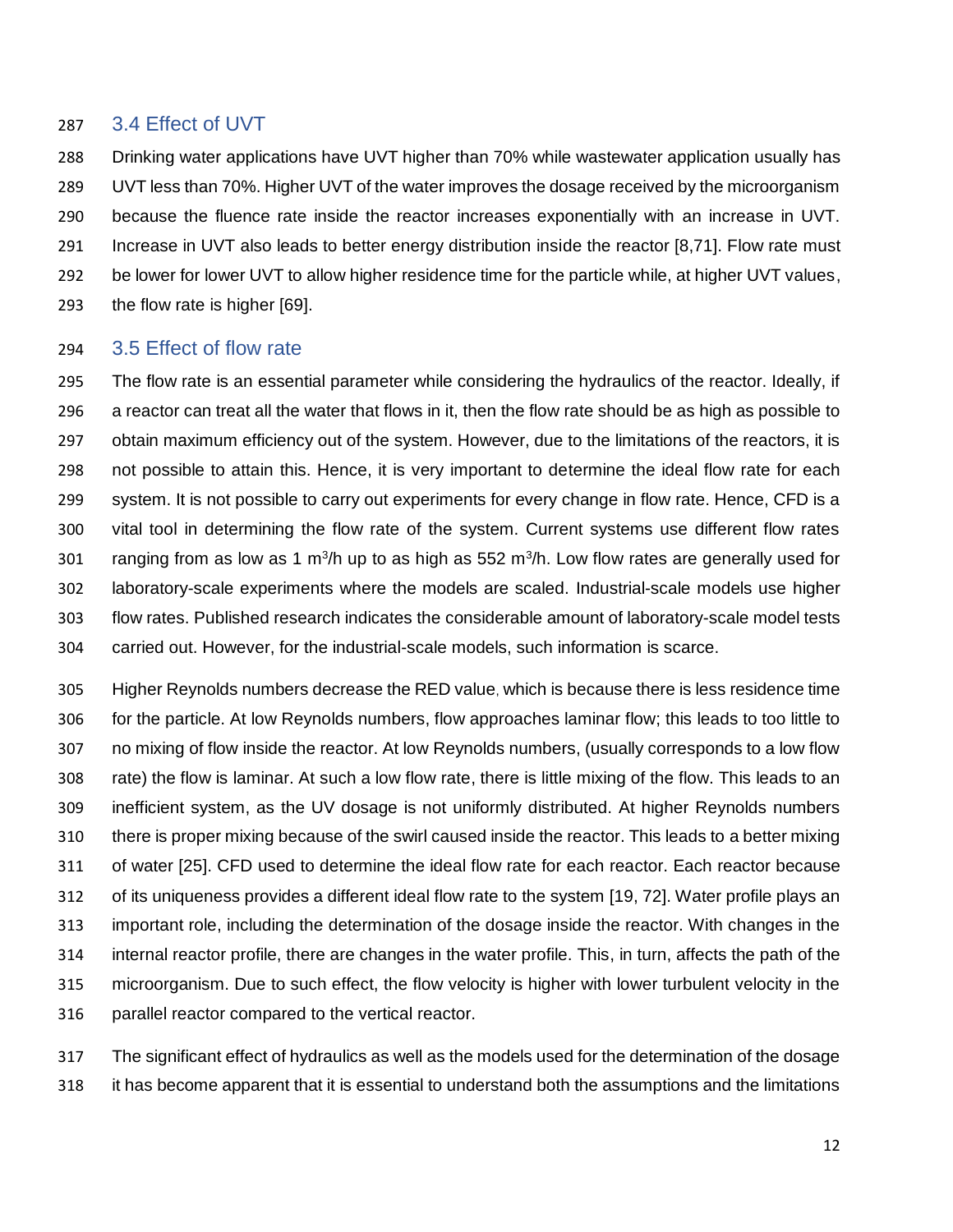- 319 of the model. The method employed by researchers for the determination of the optimum flow
- 320 rates for the given reactor is to initially find the optimum configuration using a constant flow rate
- 321 and then using this optimum configuration to find the optimum flow rate [36]. Table 4 summarises
- 322 all the effects on the UV systems.

| Type of effects            |              | References                                        |
|----------------------------|--------------|---------------------------------------------------|
| Geometrical                | Closed       | [22, 33, 34, 37, 69, 72]                          |
| effects                    | Channel      |                                                   |
|                            | Open channel | [13, 17, 31, 37, 68, 76]                          |
|                            | <b>Not</b>   | [2,13,62,72,73]                                   |
|                            | mentioned    |                                                   |
| Effect of lamps            |              | [15,22,33,34,36,37,40,42,44,49,50,56,59,61,62,67- |
|                            |              | 69,71,74]                                         |
| Effect of                  |              | [15, 23]                                          |
| Temperature                |              |                                                   |
| Effect of UVT              |              | [7,8,21,29,41,71]                                 |
| <b>Effect of Flow rate</b> |              | [7,13,14,25,27,30,34,36,39,41,43,57,74,78-80]     |

323 *Table 4: Comparison of the type of effects on the UV systems*

## <sup>324</sup> 4. Scope of UV treatment

 DWI (water regulatory company of UK) research indicates that only 10% of current water companies use UV treatment process. Research in 2017, shows that 1492Ml/d amount of water is treated using UV light from 139 units [81]. Thus, there is massive scope for the further development of the UV treatment process. As highlighted in the paper, the current system uses mercury lamps as the source of UV light for treating water at a commercial scale. Several disadvantages of mercury lamps have led to LED lamps' development as a source of UV light. The United Nations Environmental Program (UNEP) has drawn the 'Minamata Convention', which has as one of its goals the phasing out of mercury and all mercury-related products. Although this convention does not directly mention UV-Mercury lamps, it does signal the global initiative of phasing out the usage of mercury [82]. Table 5 summarises the advantages and disadvantages of the mercury system against the LED system. Wide range of research has proven LED at bench scale to be effective in disinfecting water [6]. Recently there is advancement in terms of developing the first full-scale UV-LED drinking water disinfection. This full-scale LED-UV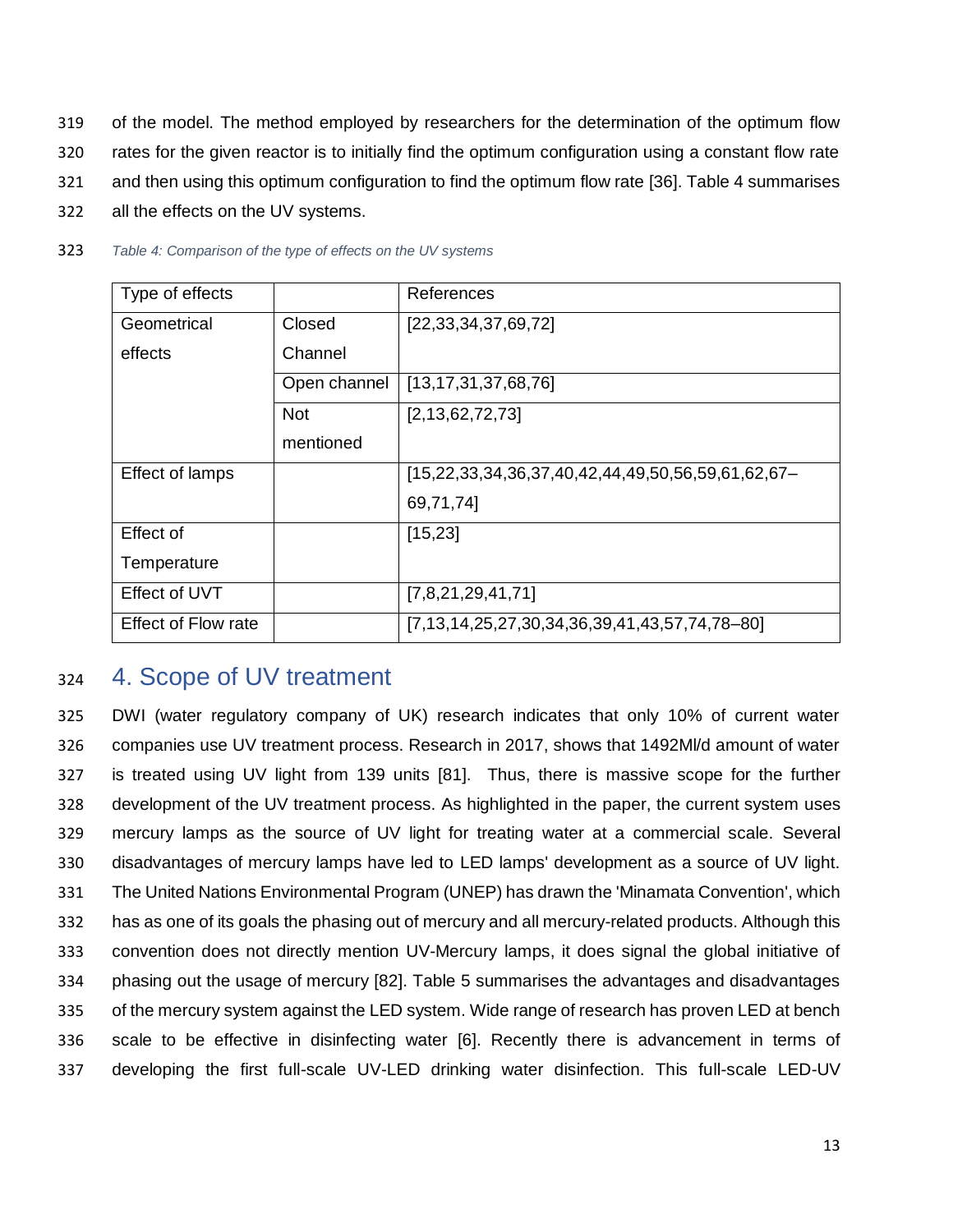- treatment plant is being used for municipal water treatment work and is equivalent to the mercury-
- based UV treatment in terms of water quality [52].

|                  | <b>Mercury Lamps</b>                      | <b>LED</b> lamps            |
|------------------|-------------------------------------------|-----------------------------|
| Material         | Usage of very toxic material              | No issues as such in LED    |
|                  |                                           | lamps                       |
| Response time    | takes time to<br>heat<br>-lt<br><b>up</b> | They operate quicker and do |
|                  | mercury lamps                             | not have any lead time      |
| Energy efficient | Less efficient                            | More efficient              |
| Life span        | Shorter life span                         | Long life span              |
| Carbon footprint | Bigger carbon footprint                   | Comparatively<br>smaller    |
|                  |                                           | footprint                   |

#### *Table 5: Comparison of Mercury lamps vs LED lamps*

# 5.Conclusions

 Mercury lamps have been dominating technology in UV treatment process so far. The CFD models are pivotal and decisive in the development of the UV technology. The CFD models can predict the dosage received by the water considerably better than just applying the average dosage to the system based on the power of lamps. Using CFD models and the fluence model benefits the flow prediction and unlocks the opportunity to optimise the model for its most efficient application. The limitations and the disadvantages of the current commercial system has paved way for the research in the LED lamps as a source for the generation of UV light. More research is required for the development of LED lamps capable of handling a large quantity of water.

## **Acknowledgements**

 This work is funded by Lancaster University through European Regional Development Fund, Centre of Global Eco-Innovation, and industrial partners Typhon Treatment Systems Ltd.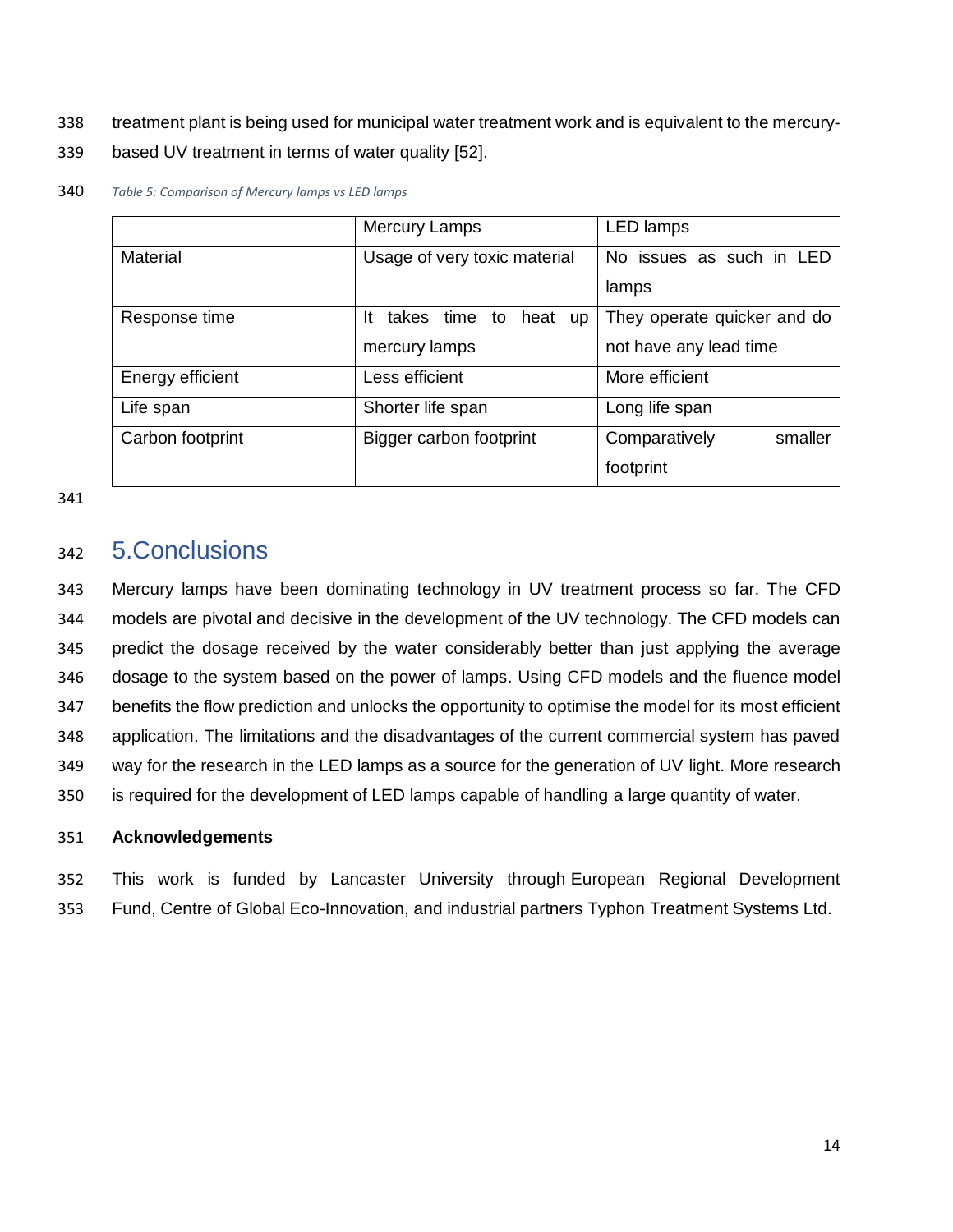## References

- [1] G. Howe, Kerry J. Hand, David W. Crittenden, John C. Trussell, R. Rhodes Tchobanoglous, Disinfection, in: Princ. Water Treat., 3rd ed., John Wiley & Sons, 2012: pp. 525–583.
- [2] Y.A. Lawryshyn, B. Cairns, UV disinfection of water: The need for UV reactor validation, Water Sci. Technol. Water Supply. 3 (2003) 293–300. https://doi.org/10.2166/ws.2003.0075.
- [3] K.G. LINDEN, G. Faubert, W. Cairns, M.D. Sobsey, UV Disinfection of Giardia lamblia Cysts in Water, Environ. Sci. Technol. 36 (2002) 2519–2522.
- [4] J. Zhang, A.E. Tejada-Martínez, Q. Zhang, Developments in computational fluid dynamics-based modeling for disinfection technologies over the last two decades: A review, Environ. Model. Softw. 58 (2014) 71–85. https://doi.org/10.1016/j.envsoft.2014.04.003.
- [5] B.A. Wols, J.A.M.H. Hofman, W.S.J. Uijttewaal, L.C. Rietveld, J.C. van Dijk, Evaluation of different disinfection calculation methods using CFD, Environ. Model. Softw. 25 (2010) 573–582. https://doi.org/10.1016/j.envsoft.2009.09.007.
- [6] K. Song, M. Mohseni, F. Taghipour, Application of ultraviolet light-emitting diodes (UV- LEDs) for water disinfection: A review, Water Res. 94 (2016) 341–349. https://doi.org/10.1016/j.watres.2016.03.003.
- [7] R.M. Jenny, M.N. Jasper, O.D. Simmons, M. Shatalov, J.J. Ducoste, Heuristic optimization of a continuous flow point-of-use UV-LED disinfection reactor using computational fluid dynamics, Water Res. 83 (2015) 310–318. https://doi.org/10.1016/j.watres.2015.06.031.
- [8] H.Y. Li, H. Osman, C.W. Kang, T. Ba, Numerical and experimental investigation of UV disinfection for water treatment, Appl. Therm. Eng. 111 (2017) 280–291. https://doi.org/10.1016/j.applthermaleng.2016.09.106.
- [9] M. Li, Z. Qiang, C. Wang, J.R. Bolton, J. Lian, Development of monitored tunable biodosimetry for fluence validation in an ultraviolet disinfection reactor, Sep. Purif. Technol. 117 (2013) 12–17. https://doi.org/10.1016/j.seppur.2013.01.021.
- [10] M. Brahmi, A. Hassen, Disinfection of Wastewater by UV Irradiation: Influence of Hydrodynamics on the Performance of the Disinfection, Environ. Eng. Res. 16 (2011) 243–252. https://doi.org/10.4491/eer.2011.16.4.243.
- [11] G. Imoberdorf, M. Mohseni, Modeling and experimental evaluation of vacuum-UV photoreactors for water treatment, Chem. Eng. Sci. 66 (2011) 1159–1167. https://doi.org/10.1016/j.ces.2010.12.020.
- [12] V.N. Gandhi, P.J.W. Roberts, J.H. Kim, Visualizing and quantifying dose distribution in a UV reactor using three-dimensional laser-induced fluorescence, Environ. Sci. Technol. 46 (2012) 13220–13226. https://doi.org/10.1021/es303133f.
- [13] Z. Qiang, M. Li, J.R. Bolton, Development of a tri-parameter online monitoring system for UV disinfection reactors, Chem. Eng. J. 222 (2013) 101–107. https://doi.org/10.1016/j.cej.2013.02.046.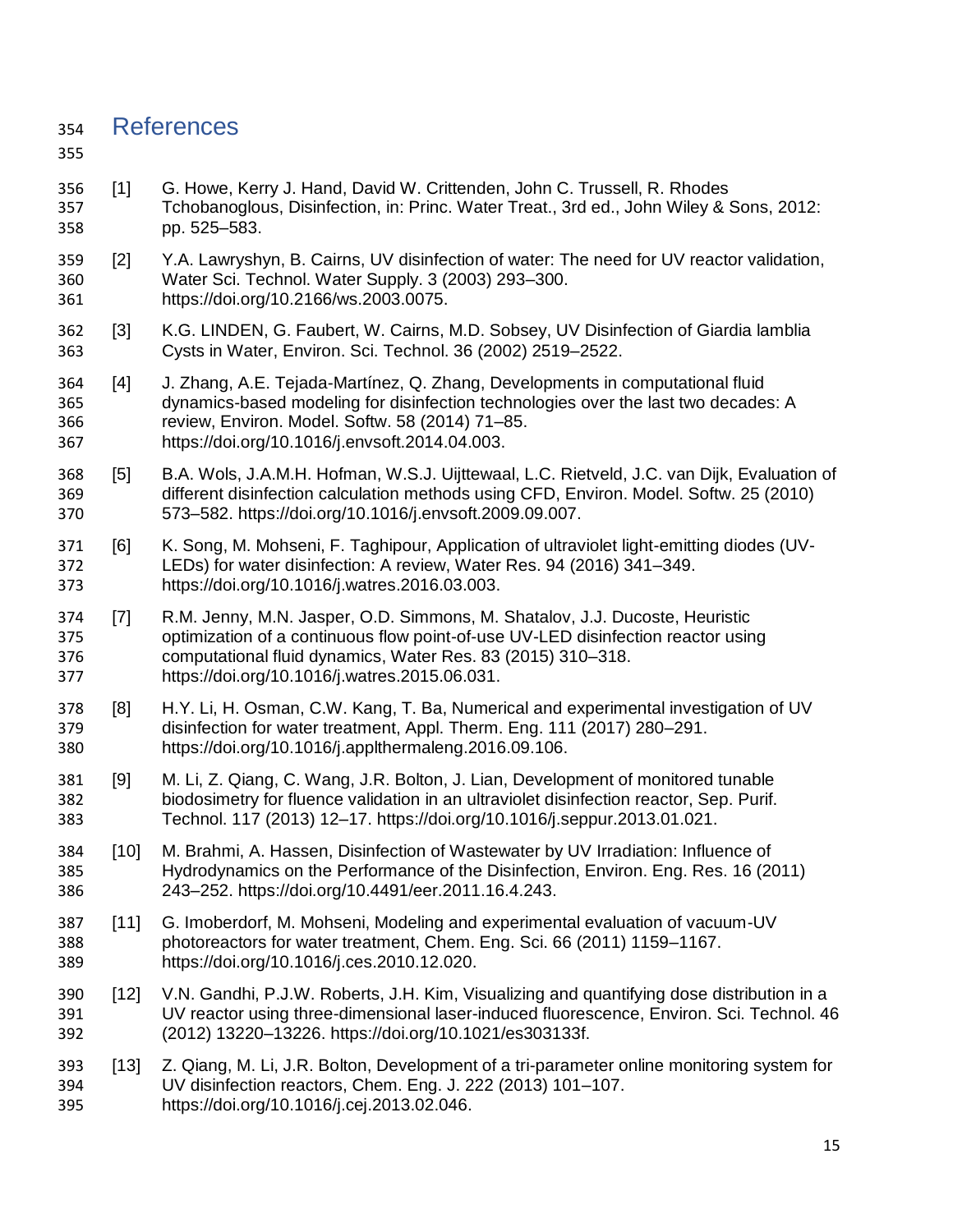- [14] Z. Qiang, M. Li, J.R. Bolton, J. Qu, C. Wang, Estimating the fluence delivery in UV disinfection reactors using a "detector-model" combination method, Chem. Eng. J. 233 (2013) 39–46. https://doi.org/10.1016/j.cej.2013.08.024.
- [15] M. Li, Z. Qiang, J.R. Bolton, In situ detailed fluence rate distributions in a UV reactor with multiple low-pressure lamps: Comparison of experimental and model results, Chem. Eng. J. 214 (2013) 55–62. https://doi.org/10.1016/j.cej.2012.10.024.
- [16] M. Bagheri, M. Mohseni, Computational fluid dynamics (CFD) modeling of VUV/UV photoreactors for water treatment, Chem. Eng. J. 256 (2014) 51–60. https://doi.org/10.1016/j.cej.2014.06.068.
- [17] R.K. Saha, M. Ray, C. Zhang, Computational fluid dynamics simulation and parametric study of an open channel ultra-violet wastewater disinfection reactor, Water Qual. Res. J. Canada. 50 (2015) 58–71. https://doi.org/10.2166/wqrjc.2014.034.
- [18] W. Li, M. Li, J.R. Bolton, Z. Qiang, Configuration optimization of UV reactors for water disinfection with computational fluid dynamics: Feasibility of using particle minimum UV dose as a performance indicator, Chem. Eng. J. 306 (2016) 1–8. https://doi.org/10.1016/j.cej.2016.07.042.
- [19] W. Li, M. Li, J.R. Bolton, J. Qu, Z. Qiang, Impact of inner-wall reflection on UV reactor performance as evaluated by using computational fluid dynamics: The role of diffuse reflection, Water Res. 109 (2017) 382–388. https://doi.org/10.1016/j.watres.2016.11.068.
- [20] M.L. Janex, P. Savoye, Z. Do-Quang, E. Blatchley, J.M. Laîné, Impact of water quality and reactor hydrodynamics on wastewater disinfection by UV, use of CFD modeling for performance optimization, Water Sci. Technol. 38 (1998) 71–77. https://doi.org/10.1016/S0273-1223(98)00567-8.
- [21] A.W. Schmalwieser, G. Hirschmann, A. Cabaj, R. Sommer, Method to determine the power efficiency of UV disinfection plants and its application to low pressure plants for drinking water, Water Sci. Technol. Water Supply. 17 (2017) 947–957. https://doi.org/10.2166/ws.2016.185.
- [22] H. Sobhani, H. Shokouhmand, Effects of number of low-pressure ultraviolet lamps on disinfection performance of a water reactor, J. Water Process Eng. 20 (2017) 97–105. https://doi.org/10.1016/j.jwpe.2017.08.021.
- [23] J. Xing, H. Wang, X. Cheng, X. Tang, X. Luo, J. Wang, T. Wang, G. Li, H. Liang, Application of low-dosage UV/chlorine pre-oxidation for mitigating ultrafiltration (UF) membrane fouling in natural surface water treatment, Chem. Eng. J. 344 (2018) 62–70. https://doi.org/10.1016/j.cej.2018.03.052.
- [24] D.B. Miklos, C. Remy, M. Jekel, K.G. Linden, J.E. Drewes, U. Hübner, Evaluation of advanced oxidation processes for water and wastewater treatment – A critical review, Water Res. 139 (2018) 118–131. https://doi.org/10.1016/j.watres.2018.03.042.
- [25] N.G. Wright, D.M. Hargreaves, The use of CFD in the evaluation of UV treatment systems, J. Hydroinformatics. 3 (2001) 59–70. http://www.iwaponline.com/jh/003/jh0030059.htm.
- [26] F. Solari, G. Girolimetti, R. Montanari, G. Vignali, A New Method for the Validation of Ultraviolet Reactors by Means of Photochromic Materials, Food Bioprocess Technol. 8 (2015) 2192–2211. https://doi.org/10.1007/s11947-015-1581-1.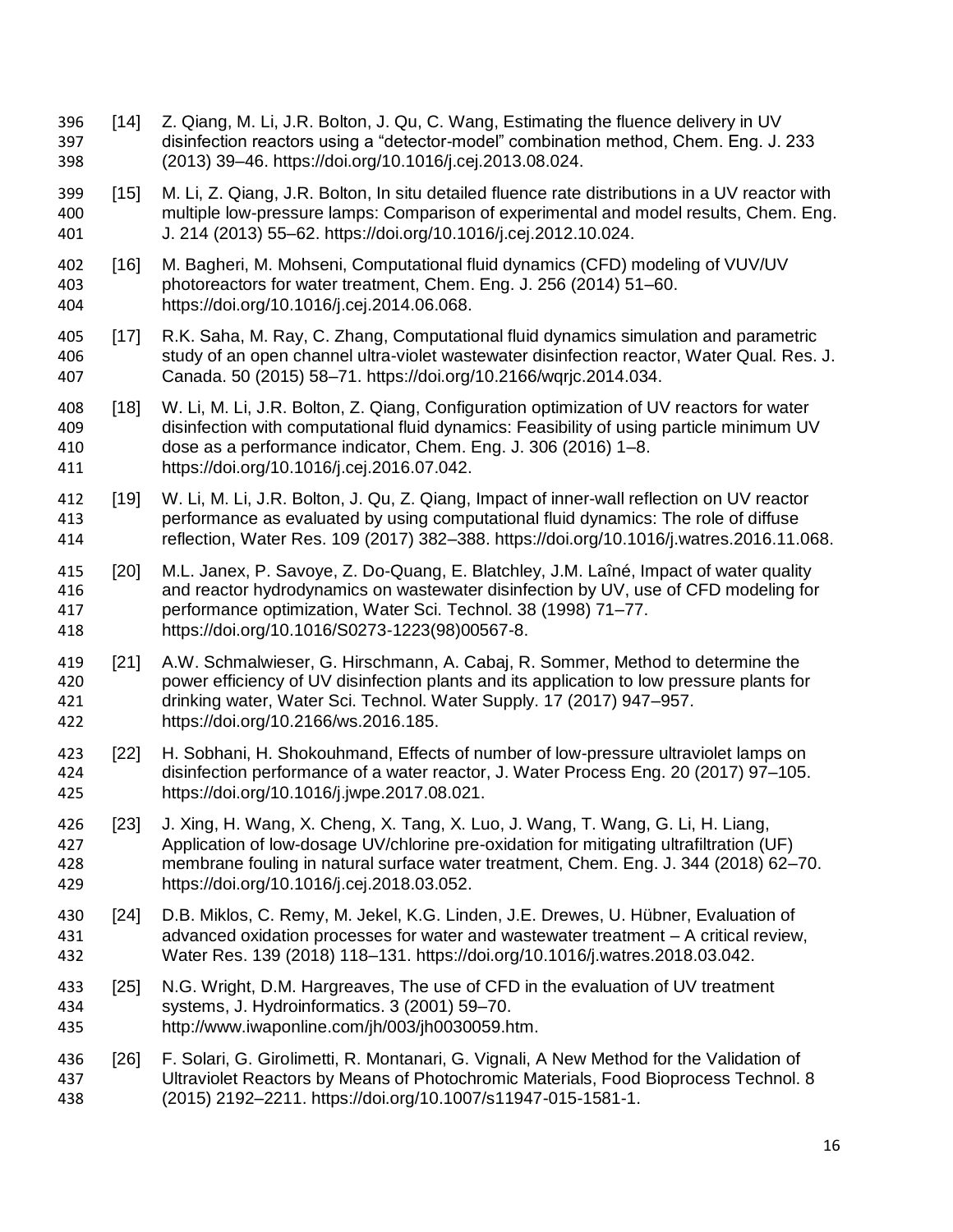- [27] J. Ducoste, D. Liu, K. Linden, Alternative approaches to modeling fluence distribution and microbial inactivation in ultraviolet reactors: Lagrangian versus Eulerian, J. Environ. Eng. (2005) 1393–1403. https://doi.org/10.1061/(ASCE)0733-9372(2005)131:10(1393).
- [28] H. Mamane, Impact of particles on UV disinfection of water and wastewater effluents: A review, Rev. Chem. Eng. 24 (2008) 67–157. https://doi.org/10.1515/REVCE.2008.24.2- 3.67.
- [29] X. Zhao, S.M. Alpert, J.J. Ducoste, Assessing the impact of upstream hydraulics on the dose distribution of ultraviolet reactors using fluorescence microspheres and computational fluid dynamics, Environ. Eng. Sci. 26 (2009) 947–959. https://doi.org/10.1089/ees.2008.0139.
- [30] E. Siamak, T. Fariborz, Simulation of UV photoreactor for degradation of chemical contaminants: Model development and evaluation, Environ. Sci. Technol. 44 (2010) 2056–2063. https://doi.org/10.1021/es902391t.
- [31] J.G. Bak, W. Hwang, J. Cho, Geometry defeaturing effects in CFD model-based assessment of an open-channel-type UV wastewater disinfection system, Water (Switzerland). 9 (2017). https://doi.org/10.3390/w9090641.
- [32] H. Pan, M. Orava, Performance evaluation of the UV disinfection reactors by CFD and fluence simulations using a concept of disinfection efficiency, J. Water Supply Res. Technol. - AQUA. 56 (2007) 181–189. https://doi.org/10.2166/aqua.2007.101.
- [33] T. Sultan, S. Ahmad, J. Cho, Numerical study of the effects of surface roughness on water disinfection UV reactor, Chemosphere. 148 (2016) 108–117. https://doi.org/10.1016/j.chemosphere.2016.01.005.
- [34] T. Sultan, Z. Ahmad, Z. Anwar, M. Shahzad Khurram, Impact of asymmetric lamp positioning on the performance of a closed-conduit UV reactor, Ain Shams Eng. J. 8 (2017) 225–235. https://doi.org/10.1016/j.asej.2016.08.022.
- [35] S.E. Beck, H.B. Wright, T.M. Hargy, T.C. Larason, K.G. Linden, Action spectra for validation of pathogen disinfection in medium-pressure ultraviolet (UV) systems, Water Res. 70 (2015) 27–37. https://doi.org/10.1016/j.watres.2014.11.028.
- [36] T. Sultan, Z. Ahmad, J. Cho, Optimization of lamp arrangement in a closed-conduit UV reactor based on a genetic algorithm, Water Sci. Technol. 73 (2016) 2526–2543. https://doi.org/10.2166/wst.2016.119.
- [37] T. Sultan, Numerical study of the effects of lamp configuration and reactor wall roughness in an open channel water disinfection UV reactor, Chemosphere. 155 (2016) 170–179. https://doi.org/10.1016/j.chemosphere.2016.04.050.
- [38] A. Gross, F. Stangl, K. Hoenes, M. Sift, M. Hessling, Improved drinking water disinfection with UVC-LEDs for Escherichia coli and bacillus subtilis utilizing quartz tubes as light guide, Water (Switzerland). 7 (2015) 4605–4621. https://doi.org/10.3390/w7094605.
- [39] M.A. Würtele, T. Kolbe, M. Lipsz, A. Külberg, M. Weyers, M. Kneissl, M. Jekel, Application of GaN-based ultraviolet-C light emitting diodes - UV LEDs - for water disinfection, Water Res. 45 (2011) 1481–1489. https://doi.org/10.1016/j.watres.2010.11.015.
- [40] A.C. Chevremont, A.M. Farnet, B. Coulomb, J.L. Boudenne, Effect of coupled UV-A and UV-C LEDs on both microbiological and chemical pollution of urban wastewaters, Sci.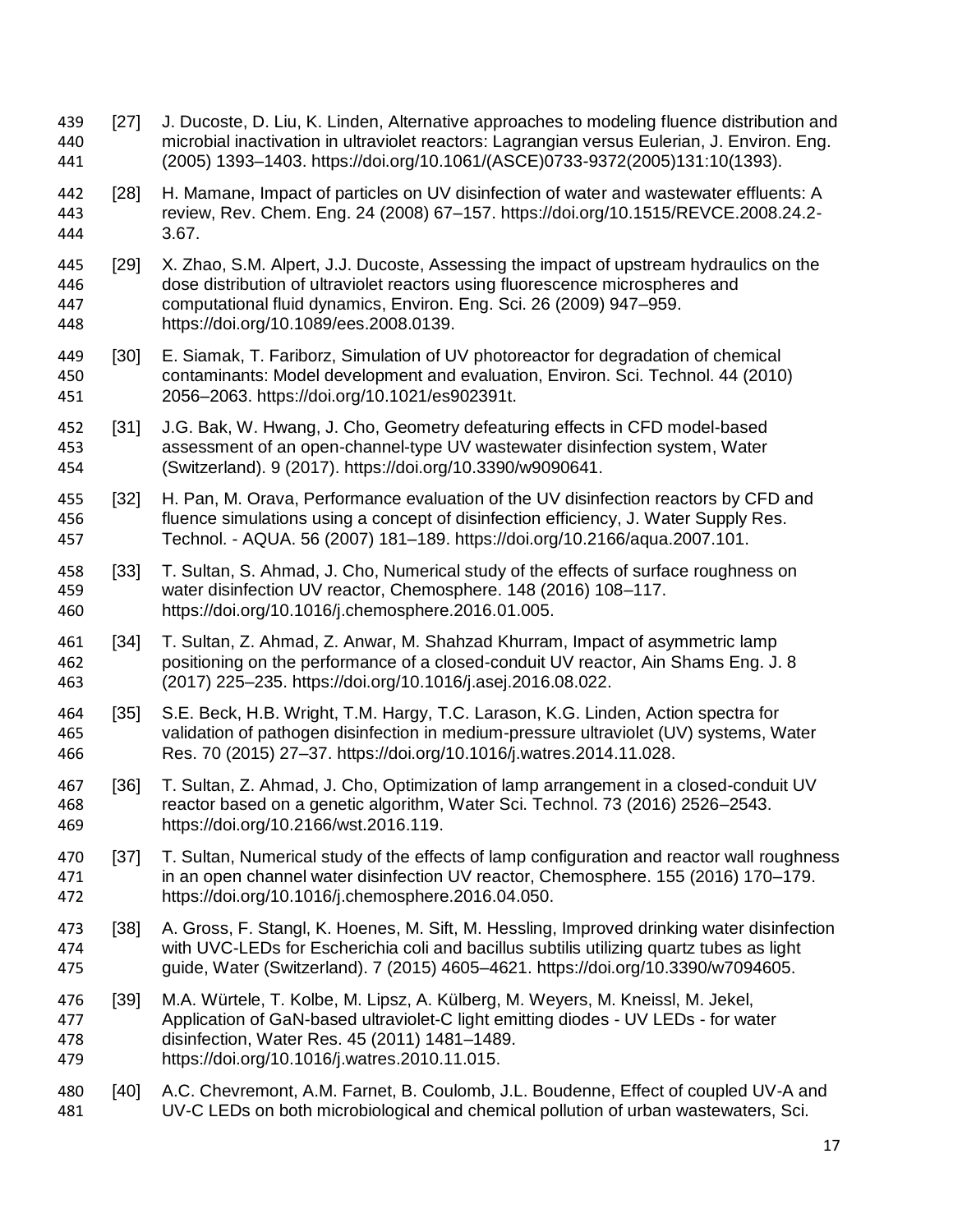Total Environ. 426 (2012) 304–310. https://doi.org/10.1016/j.scitotenv.2012.03.043. [41] R.M. Jenny, O.D. Simmons, M. Shatalov, J.J. Ducoste, Modeling a continuous flow ultraviolet Light Emitting Diode reactor using computational fluid dynamics, Chem. Eng. Sci. 116 (2014) 524–535. https://doi.org/10.1016/j.ces.2014.05.020. [42] M.P. Akgün, S. Ünlütürk, Effects of ultraviolet light emitting diodes (LEDs) on microbial and enzyme inactivation of apple juice, Int. J. Food Microbiol. 260 (2017) 65–74. https://doi.org/10.1016/j.ijfoodmicro.2017.08.007. [43] G.Y. Lui, D. Roser, R. Corkish, N. Ashbolt, P. Jagals, R. Stuetz, Photovoltaic powered ultraviolet and visible light-emitting diodes for sustainable point-of-use disinfection of drinking waters, Sci. Total Environ. 493 (2014) 185–196. https://doi.org/10.1016/j.scitotenv.2014.05.104. [44] A. Kheyrandish, M. Mohseni, F. Taghipour, Development of a method for the characterization and operation of UV-LED for water treatment, Water Res. 122 (2017) 570–579. https://doi.org/10.1016/j.watres.2017.06.015. [45] S. Rattanakul, K. Oguma, Inactivation kinetics and efficiencies of UV-LEDs against Pseudomonas aeruginosa, Legionella pneumophila, and surrogate microorganisms, Water Res. 130 (2018) 31–37. https://doi.org/10.1016/j.watres.2017.11.047. [46] N.M. Hull, K.G. Linden, Synergy of MS2 disinfection by sequential exposure to tailored UV wavelengths, Water Res. 143 (2018) 292–300. https://doi.org/10.1016/j.watres.2018.06.017. [47] Y. Qiao, D. Chen, D. Wen, Use of coupled wavelength ultraviolet light-emitting diodes for inactivation of bacteria in subsea oil-field injection water, Sci. Total Environ. 640–641 (2018) 757–763. https://doi.org/10.1016/j.scitotenv.2018.05.283. [48] C. Bowker, A. Sain, M. Shatalov, J. Ducoste, Microbial UV fluence-response assessment using a novel UV-LED collimated beam system, Water Res. 45 (2011) 2011–2019. https://doi.org/10.1016/j.watres.2010.12.005. [49] P.O. Nyangaresi, Y. Qin, G. Chen, B. Zhang, Y. Lu, L. Shen, Effects of single and combined UV-LEDs on inactivation and subsequent reactivation of E. coli in water disinfection, Water Res. 147 (2018) 331–341. https://doi.org/10.1016/j.watres.2018.10.014. [50] Y. Xiao, X.N. Chu, M. He, X.C. Liu, J.Y. Hu, Impact of UVA pre-radiation on UVC disinfection performance: Inactivation, repair and mechanism study, Water Res. 141 (2018) 279–288. https://doi.org/10.1016/j.watres.2018.05.021. [51] X.Y. Zou, Y.L. Lin, B. Xu, T.C. Cao, Y.L. Tang, Y. Pan, Z.C. Gao, N.Y. Gao, Enhanced inactivation of E. coli by pulsed UV-LED irradiation during water disinfection, Sci. Total Environ. 650 (2019) 210–215. https://doi.org/10.1016/j.scitotenv.2018.08.367. [52] P. Jarvis, O. Autin, E.H. Goslan, F. Hassard, Application of ultraviolet light-emitting diodes (UV-LED) to full-scale drinking-water disinfection, Water (Switzerland). 11 (2019). https://doi.org/10.3390/w11091894. [53] G.Q. Li, Z.Y. Huo, Q.Y. Wu, Y. Lu, H.Y. Hu, Synergistic effect of combined UV-LED and chlorine treatment on Bacillus subtilis spore inactivation, Sci. Total Environ. 639 (2018) 1233–1240. https://doi.org/10.1016/j.scitotenv.2018.05.240.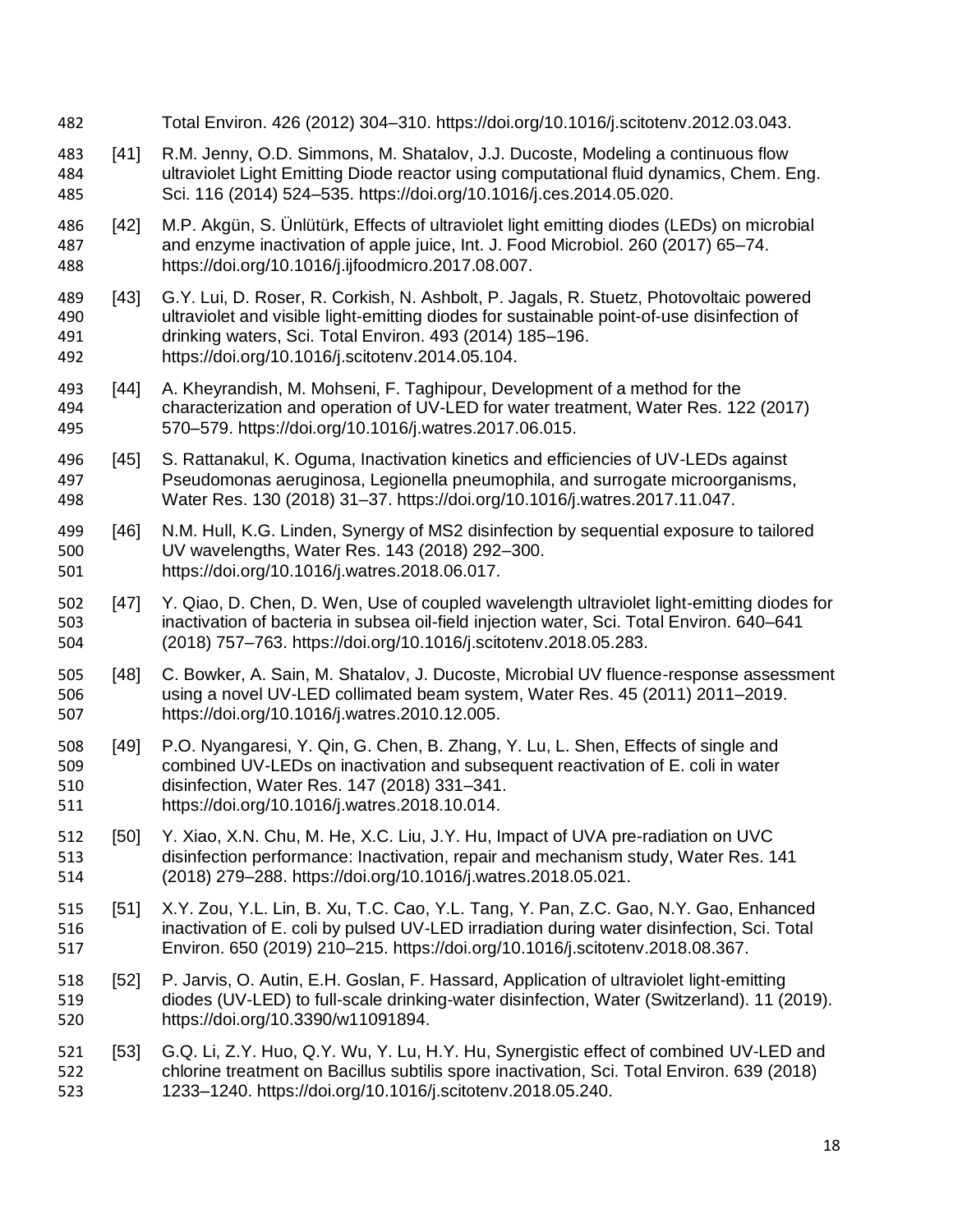- [54] A. Kheyrandish, F. Taghipour, M. Mohseni, UV-LED radiation modeling and its applications in UV dose determination for water treatment, J. Photochem. Photobiol. A Chem. 352 (2018) 113–121. https://doi.org/10.1016/j.jphotochem.2017.10.047.
- [55] S.E. Beck, H. Ryu, L.A. Boczek, J.L. Cashdollar, K.M. Jeanis, J.S. Rosenblum, O.R. Lawal, K.G. Linden, Evaluating UV-C LED disinfection performance and investigating potential dual-wavelength synergy, Water Res. 109 (2017) 207–216. https://doi.org/10.1016/j.watres.2016.11.024.
- [56] K. Song, F. Taghipour, M. Mohseni, Microorganisms inactivation by continuous and pulsed irradiation of ultraviolet light-emitting diodes (UV-LEDs), Chem. Eng. J. 343 (2018) 362–370. https://doi.org/10.1016/j.cej.2018.03.020.
- [57] W.-L. Wang, Q.-Y. Wu, Z.-M. Li, Y. Lu, Y. Du, T. Wang, N. Huang, H.-Y. Hu, Light- emitting diodes as an emerging UV source for UV/chlorine oxidation: Carbamazepine degradation and toxicity changes, Chem. Eng. J. 310 (2017) 148–156. https://doi.org/10.1016/j.cej.2016.10.097.
- 538 [58] K. Oguma, R. Kita, H. Sakai, M. Murakami, S. Takizawa, Application of UV light emitting diodes to batch and flow-through water disinfection systems, Desalination. 328 (2013) 24–30. https://doi.org/10.1016/j.desal.2013.08.014.
- [59] G.Q. Li, W.L. Wang, Z.Y. Huo, Y. Lu, H.Y. Hu, Comparison of UV-LED and low pressure UV for water disinfection: Photoreactivation and dark repair of Escherichia coli, Water Res. 126 (2017) 134–143. https://doi.org/10.1016/j.watres.2017.09.030.
- [60] B.A. Wols, W.S.J. Uijttewaal, J.A.M.H. Hofman, L.C. Rietveld, J.C. van Dijk, The weaknesses of a k-e{open} model compared to a large-eddy simulation for the prediction of UV dose distributions and disinfection, Chem. Eng. J. 162 (2010) 528–536. https://doi.org/10.1016/j.cej.2010.05.055.
- [61] B.A. Wols, D.J.H. Harmsen, T. van Remmen, E.F. Beerendonk, C.H.M. Hofman-Caris, Design aspects of UV/H2O2 reactors, Chem. Eng. Sci. 137 (2015) 712–721. https://doi.org/10.1016/j.ces.2015.06.061.
- [62] C. Xu, G.P. Rangaiah, X.S. Zhao, A computational study of the effect of lamp arrangements on the performance of ultraviolet water disinfection reactors, Chem. Eng. Sci. 122 (2015) 299–306. https://doi.org/10.1016/j.ces.2014.09.041.
- [63] C. Powell, Y. Lawryshyn, Standard Methodology for Transient Simulations of UV Disinfection Reactors, 2017. https://doi.org/10.1061/(ASCE)EE.1943-7870.0001153.
- [64] W. Li, M. Li, D. Wen, Z. Qiang, Development of economical-running strategy for multi- lamp UV disinfection reactors in secondary water supply systems with computational fluid dynamics simulations, Chem. Eng. J. 343 (2018) 317–323. https://doi.org/10.1016/j.cej.2018.03.017.
- [65] D.A. Sozzi, F. Taghipour, UV reactor performance modeling by Eulerian and Lagrangian methods, Environ. Sci. Technol. 40 (2006) 1609–1615. https://doi.org/10.1021/es051006x.
- [66] A. Sozzi, F. Taghipour, The importance of hydrodynamics in UV advanced oxidation reactors, Water Sci. Technol. 55 (2007) 53–58. https://doi.org/10.2166/wst.2007.378.

## [67] C. Li, B. Deng, C.N. Kim, A numerical prediction on the reduction of microorganisms with UV disinfection, J. Mech. Sci. Technol. 24 (2010) 1465–1473.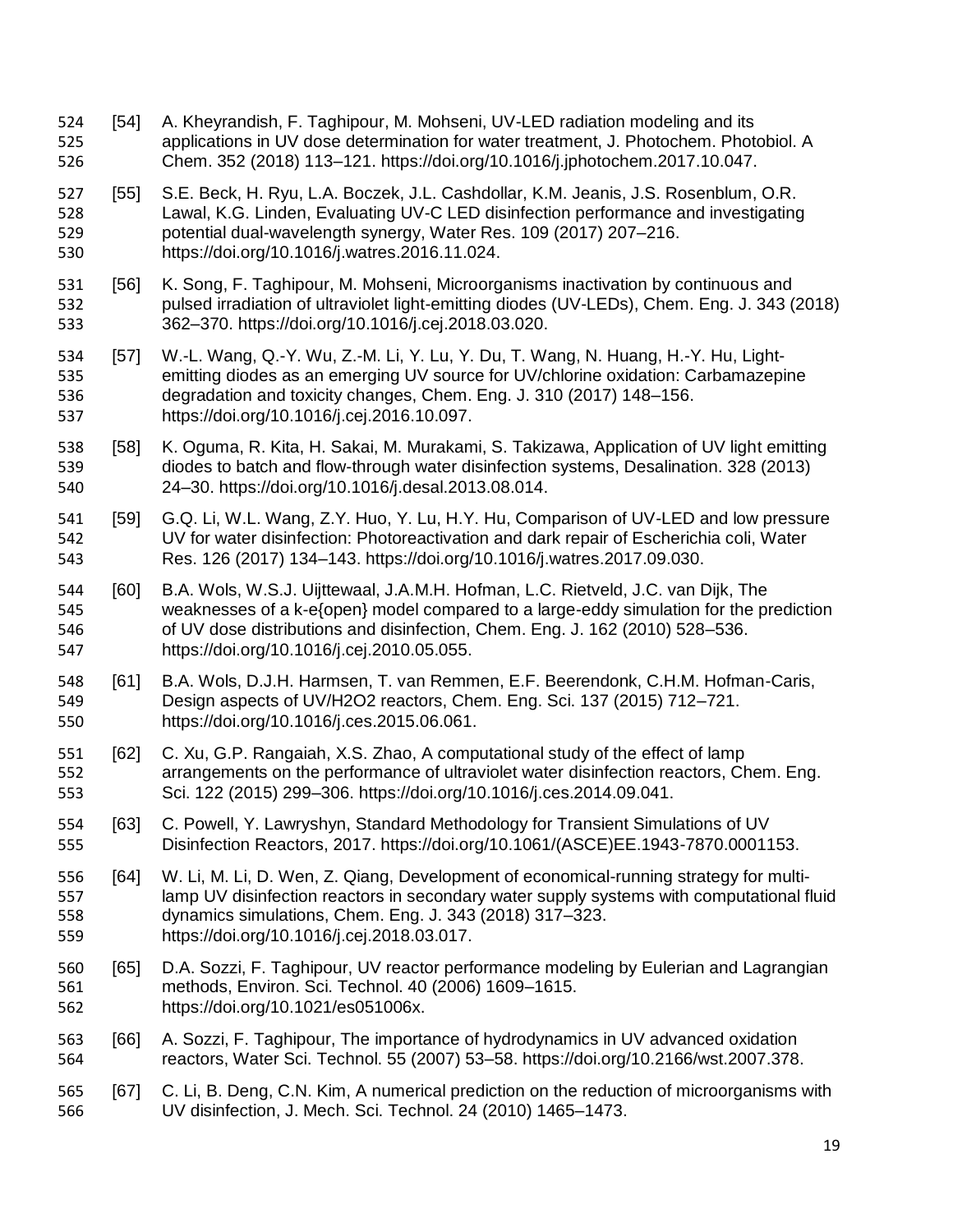- https://doi.org/10.1007/s12206-010-0502-5.
- [68] B.A. Younis, T.H. Yang, Computational modeling of ultraviolet disinfection, Water Sci. Technol. 62 (2010) 1872–1878. https://doi.org/10.2166/wst.2010.469.
- [69] J. Chen, B. Deng, C.N. Kim, Computational fluid dynamics (CFD) modeling of UV disinfection in a closed-conduit reactor, Chem. Eng. Sci. 66 (2011) 4983–4990. https://doi.org/10.1016/j.ces.2011.06.043.
- [70] T. Coenen, W. Van de Moortel, F. Logist, J. Luyten, J.F.M. Van Impe, J. Degrève, Modeling and geometry optimization of photochemical reactors: Single- and multi-lamp reactors for UV-H2O2AOP systems, Chem. Eng. Sci. 96 (2013) 174–189. https://doi.org/10.1016/j.ces.2013.03.056.
- [71] G. Asadollahfardi, M. Molaei, M. Taheriyoun, I. Leversage, Comparison of ultraviolet (UV) radiation intensity between a single lamp and a double lamp in a reactors, Water Pract. Technol. 9 (2014) 558–565. https://doi.org/10.2166/wpt.2014.062.
- [72] Y. Lawryshyn, R. Hofmann, Theoretical Evaluation of UV Reactors in Series, J. Environ. Eng. 141 (2015) 04015023. https://doi.org/10.1061/(ASCE)EE.1943-7870.0000924.
- [73] C. Xu, X.S. Zhao, G.P. Rangaiah, Performance analysis of ultraviolet water disinfection reactors using computational fluid dynamics simulation, Chem. Eng. J. 221 (2013) 398– 406. https://doi.org/10.1016/j.cej.2013.01.108.
- [74] B.A. Wols, L. Shao, W.S.J. Uijttewaal, J.A.M.H. Hofman, L.C. Rietveld, J.C. van Dijk, Evaluation of experimental techniques to validate numerical computations of the hydraulics inside a UV bench-scale reactor, Chem. Eng. Sci. 65 (2010) 4491–4502. https://doi.org/10.1016/j.ces.2010.04.013.
- [75] D. Liu, C. Wu, K. Linden, J. Ducoste, Numerical simulation of UV disinfection reactors: Evaluation of alternative turbulence models, Appl. Math. Model. 31 (2007) 1753–1769. https://doi.org/10.1016/j.apm.2006.06.004.
- [76] K. Chiu, D.A. Lyn, P. Savoye, E.R. Blatchley III, Integrated UV Disinfection Model Based on Particle Tracking, J. Environ. Eng. 125 (1999) 7–16. https://doi.org/10.1061/(ASCE)0733-9372(1999)125:1(7).
- [77] B.A. Younis, T.H. Yang, Prediction of the effects of vortex shedding on UV disinfection efficiency, J. Water Supply Res. Technol. - AQUA. 60 (2011) 147–158. https://doi.org/10.2166/aqua.2011.008.
- [78] C.J. Noakes, P.A. Sleigh, L.A. Fletcher, C.B. Beggs, Use of CFD modelling to optimise the design of upper-room UVGI disinfection systems for ventilated rooms, Indoor Built Environ. 15 (2006) 347–356. https://doi.org/10.1177/1420326X06067353.
- [79] G. He, T. Zhang, F. Zheng, Q. Zhang, An efficient multi-objective optimization method for water quality sensor placement within water distribution systems considering contamination probability variations, Water Res. 143 (2018) 165–175. https://doi.org/10.1016/j.watres.2018.06.041.
- [80] H. Zhou, D.W. Smith, Advanced technologies in water and wastewater treatment, Can. J. Civ. Eng. 28 (2001) 49–66. https://doi.org/10.1139/l00-091.
- [81] D.S. Glenn Dillon, Tom Hall, Comparison of Private Water Supply and Public Water Supply Ultraviolet(UV) Systems: Final Report, 2016.